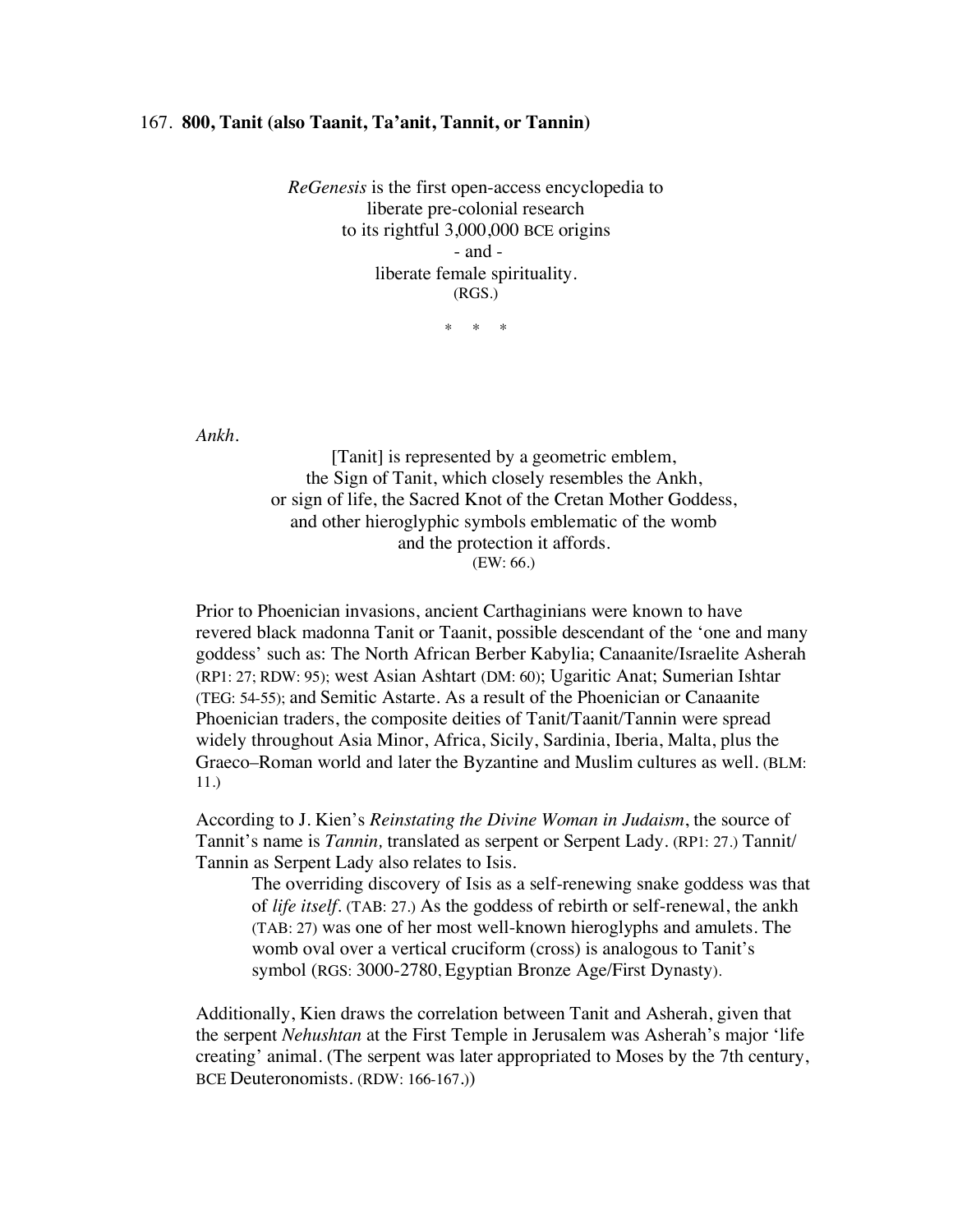A further Tanit–Asherah iconographic link is that both goddesses Phoenician– Punic Tanit and Asherah are identified with trees, especially the palm. (AMST: 44.) Information regarding tree deities is extensive as discussed and summarized in *Re-Genesis* BCE entry, 2000, Asherah.

Selected trees that were considered especially sacred to Asherah include: palms, almond, tamarisks, poplars, oak and terebinths plus grapevines, pomegranates, walnuts, myrtle, and willows (AH: 397: RGS). …

Over the centuries, selected tree rituals included:  $8<sup>*</sup>$  century CE great tree shrines;  $11<sup>*</sup>$  century Slavic celebrations around wooden carvings; and the continuation of the May Pole dance (ROM: 210-1; RGS).

Various other sacred tree narratives are: the Buddha's Bodi–tree; winter solstice fir tree; and the Mamre shrine, adjacent to the Hebron terebinthe/ oak sacred grove of the chief priestess Sarah, wife (consort/*companion) \** of Abraham (Gn 18: 1, 23:17; RGS). (STP: 89-90, 93.) …

\* "When Indo–European gods took over birth and creation attributes, goddesses were then reduced to the position of brides and wives, and 'not always successfully or consensually' (TLG: 164)." Given that Sarah was pre-Indo–European, it is unlikely that she was considered–or–known as Abraham's *wife* (RGS). (RGS: 1100-800, Mediterranean Dark Ages).

To summarize, tree worship or the pillar cults were widespread (TPA: 251; RGS) and found throughout the Ancient Far and Middle East, Eastern Mediterranean including Minoan Crete and the Aegean, as well as Africa and ancient Arabia (ERE: 666; RGS). Bernard Dietrich traces the origins of tree cults, including baetyls and indwelling divine representations back even further to Neolithic Anatolia (TIGR: 8-9; RGS). (RGS: 2000, Asherah; TOL: 32-34, 59, 103; GAT: 42-44, 56; HBSRV; TPA: 251; ERE: 666; TIGR: 8-9; STCC; AND II K 17.10-11.)

Given the widespread regard for African goddess Tanit/Taanit and extensive Phoenician–Canaanite (West Semitic) Phoenician trade, Sicily is an excellent example of Semitic settlements. Incorporated with these new settlements, Tanit and other African influences including the black goddess creation myth were melded into numerous Mediterranean cultures including Palermo in northwest Sicily. (DM: 50-55, 58.)

Canaanites directed a large maritime commercial empire from Carthage (today's Tunisia). … Probably learning from Africans, Canaanites followed them as master navigators of the ancient world, founding settlements in the Mediterranean where they preferred to 'adapt existing prehistoric sacred places to their particular needs' (DM: 60-61).

[Sicily was an] ancient crossroad of Africa, Asia, and Europe. In primordial ages, africans could reach then-continuous Sicily by walking. In 15,000 BCE, Africans sketched fifteen figures of the dark mother in red ochre on the walls of the Grotto dei Genovesi in the Egadi Islands south of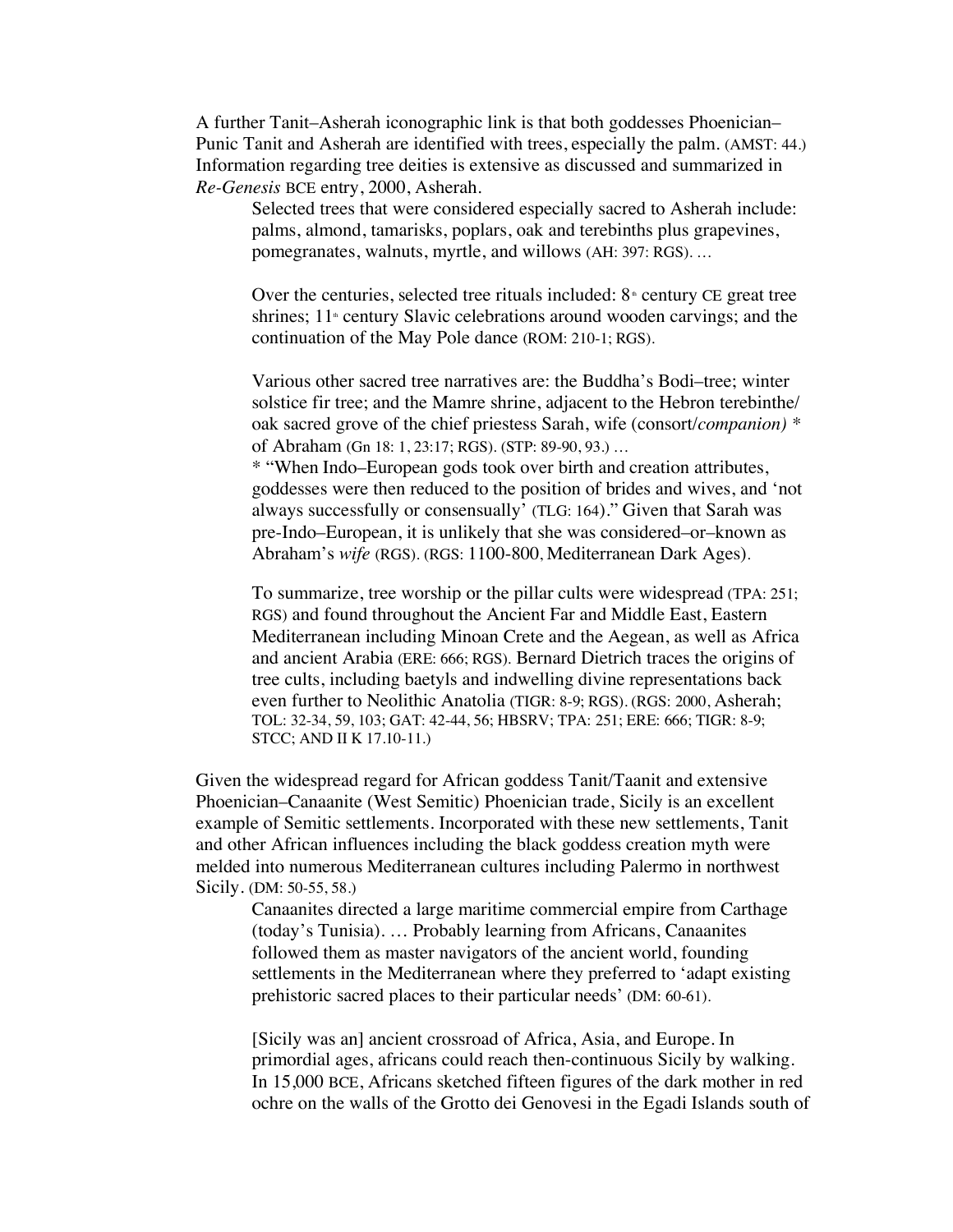Palermo (MDM: 25). …Tanit whose name appears on hundreds of stelae wherever Canaanites touched port or settled, blessed conception, successful childbirth, and nurture of children from infancy through their early years (DM: 60). … Canaanites brought [other] icons of Isis and Astarte who blended well with local women divinities (whose origins, were also in all probability, ultimately African) (DM: 61).

Regarding the Sign of Tanit motif of raised arms in a KA position on a triune vulvic base, this reflects the universal sign of the goddess \* as well as votive frog \*\* epiphany (from ancient Greek ἐπιφάνεια) or manifestation of the uterus. (LOG: 251.) A further consideration of the Tanit ideogram is a decipherment of numbers 27 and 34 on the long standing unidentified Cypro–Minoan Linear 'A' Phaistos (or Phaestos) Disk c. 1700 BCE. (GGE: 179, Fig. 137- 2 and 3, 174-179; LOG: 251-256.) For illustrated examples of the Sign of Tanit including the votive toad see below, "PHOTO: © GSA. Sign of Tanit Motif and Votive Frog on Location."

\* Birnbaum adds that African Tanit as the ankh (sign of life hieroglyphic) is also the symbol of international feminism. (FAH: 21.)

\*\* Also see a similar frog reptile-like iconography at Anatolian Göbekli Tepe. (GT: 92, FIG. 25.)

For extensive KA discussions, see Psi/KA. One KA suggestion that specifically relates to the Sign of Tanit motif is that of a universal matrix that resembles "the Egyptian hieroglyph KA, meaning a spirit–soul, or a woman's invocatory gesture drawing down the essence of the Queen of Heaven into herself." (WDSSO: 222.) (NLE 1: 84; TMS: 189.)

Regarding the unidentified items on the Linear 'A' Phaistos Disk, note that according to Sinclair Hood "an inscription whose script runs in a spiral, similar to that on the Phaistos disc, was found on a bronze votive axe excavated from 'a sacred cave at Arkalokhori,'" an inscription that Hood believes indicates religious significance. (M: 112.)

The vulvic–triangular base of the Sign of Tanit suggests various considerations of the symbol–letter 'V' that is in the iconic chevron family (LOG: 15; GGE: 117) including: the single and double V; "chevron and 'cross–band' or x formed by two V's touching at the apexes" (LOG: 11); triangle-shaped votive axes; and Neolithic anthropomorphic hourglasses **(**LOG: 239-243) among others.

The earliest known vulvic/V discovery is the Blombos Cave Plaque engravings c. 70,000 (Old Middle Stone Age) in South Africa. Not only does the ancient vulvic/ V iconography correlate with numerous other subsequent 'Aniconic–Goddess– Triangles' but "such engravings [are] a symbolic act with symbolic meaning" and evidence an articulate oral language that was most likely acquired or learned through "linguistic communication rather than by observation or mimicry." (EB: 309, 317.) Gimbutas' interpretation of the V, single or double conjoined triangle (double axe, labrys, hourglass, butterfly, chrysalises, labia) also includes the *regenerating uterus.* (COG: 251.) (GGE: 186; WAM; ECLE.)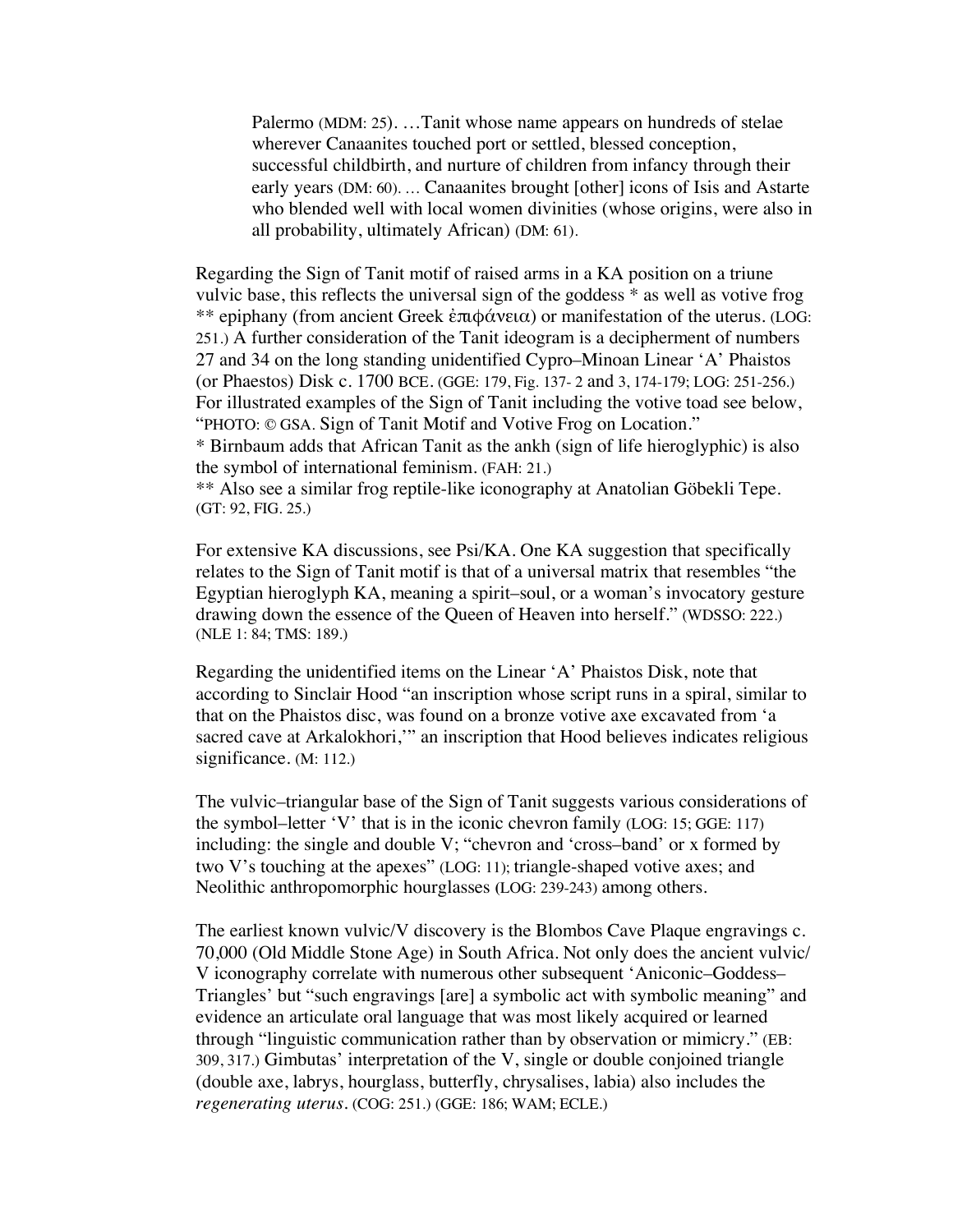As discussed in RGS entry, 1900-1800 BCE**,** Dawning of the African Alphabet, the modified triangle or aniconic triangle (also the 'V') is of peak significance to the *Re-Genesis* creation story and greatly impacts the ever-evolving ancient lineage and long–awaited rightful heritage that is continually re–surfacing as a result of new archaeological discoveries, translations, and technologies.

Egyptologists, Drs. Deborah Darnell and John Coleman Darnell are credited with the discovery of the earliest Egyptian alphabetic inscriptions. These alphabetic limestone inscriptions are located on an ancient Egyptian trade route between Thebes and Abydos. The inscriptions are said to include some 30 symbols and the suggested date or origin is between 1900 to 1800 BCE. Both Semitic and Egyptian influences are noted. Although this discovery is of considerable significance, one of the pictographs is of special *Re-Genesis* interest (DEI: 1: RGS)

This symbol is also a well–known goddess icon from numerous ancient cultures including: Syro–Phoenician, Assyrian, Babylonian, and Phrygian (WDSSO: 222; GSA). An adaptation of this pictograph is the ankh symbol of dark African/Egyptian mother goddess Isis meaning the 'breath of life' (GSAE: 27; GSA). Additional adaptations include: the sign of Carthaginian Tanit, the Egyptian KA symbol, the glyph of the female, as well as the planet "Venus" (WDSSO: 222; GSA). … Gimbutas says that these symbols are a *script of its own kind* (COG: and can be traced back to the 'Vinca and Tisza culture groups' (COG: 319; 309; GSA). (RGS: 1900-1800**,** Dawning of the African Alphabet and the Aniconic Goddess Triangle).

Selected examples of the Sign of Tanit motif include: the triune limestone stelae of Tanit/Astarte; \* North Algerian Neith as Tanit triangle; Cypriot bronze coin of Aphrodite from the Paphos Temple; vulvic–triangular Neith inscription at Petra; and Tanit/Astarte – Mosaic from Tunis Temple, Tunisia. The Sign of Tanit is also an identifying appellation for Phoenician goddess Ashtoret, \*\* "face of Baal" and chief consort. (ACB: 45.)

\* Astarte is translated as womb, "that which issues from the womb." (HG: 57.) \*\* Ashtoret is also known as Ashtar(t), Ashtaroth or Astarte. (FIA: 45.)

Giving the vast and clearly delineated evidence of self–renewing (parthenogenetic) **\*** goddesses including Isis and Tanit coupled with ever emerging new archaeological vulvic/V discoveries, begs the question about a universal womb as a living, inexhaustible source–of–life system.

\* Partheno – genesis or virgin (as in self – ownership) as a form of asexual reproduction: (from the Greek παρθένος parthenos, 'virgin' + γένεσις genesis, creation.)

Further sacred tree research including: pillar cults, groves, tree sanctuaries, and May Poles:

Ackerman, Susan. *Under Every Green Tree: Popular Religion in Sixth-Century Judah*. Harvard Semitic Monographs, 46. Atlanta, GA: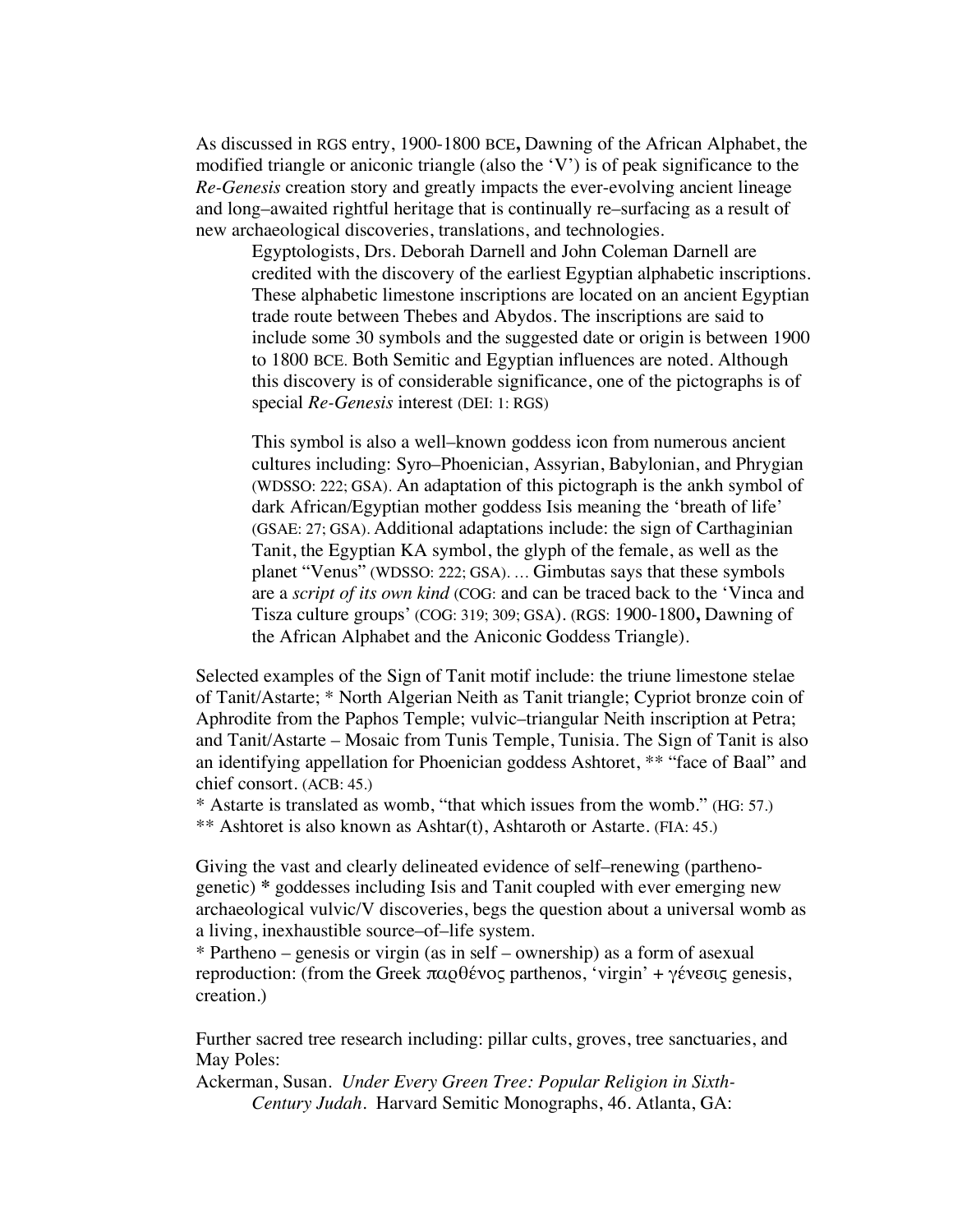Scholars Press, 1992. (UEGT.)

- \_\_\_\_\_. "The Queen Mother and the Cult in Ancient Israel." *Journal of Biblical Literature* 112.3 (1993): 385-401. (QM.)
- \_\_\_\_\_. "At Home with the Goddess." *Symbiosis, Symbolism, and the Power of the Past: Canaan, Ancient Israel, and Their Neighbors from the Late Bronze Age through Roman Palaestina.* Eds. William G. Dever, and Seymour Gitin. Winona Lake, IN: Eisenbrauns, 2003. (AHOG.)
- Flint, Valerie I. J. *The Rise of Magic in Early Medieval Europe.* Princeton, NJ: Princeton University Press, 1991. 210-211. (ROM.)
- Hestrin, Ruth. "The Lachish Ewer and the Asherah." *Israel Exploration Journal* 37.4 (1987): 214. (LEA.)
- Kletter, Raz. *The Judean Pillar-Figurines and the Archaeology of Asherah*. BAR International Series, 636. Oxford, England: Tempus Reparatum, 1996. (JPF.)
- Porada, Edith. *Corpus of Ancient Near Eastern Seals in North American Collections: The Collection of the Pierpont Morgan Library*. Vol. 1. New York, NY: Pantheon Books, 1948. Plate, 956. (CANE.)

Further research on linguistic symbol systems including the V/triangle/vulvic cave engravings and gender emergence:

- Caldwell, Duncan. "Supernatural Pregnancies: Common Features and New Ideas Concerning Upper Paleolithic Feminine Imagery." *Arts & Cultures.*  Geneva, Switzerland: Barbier-Mueller Museums, 2010. 52-75. (SPC.)
- Christ, Carol P. "Why Women Need the Goddess: Phenomenological, Psychological, and Political Reflections." *Womanspirit Rising: A Feminist Reader in Religion*. Eds. Carol P. Christ, and Judith Plaskow. San Francisco, CA: Harper & Row, 1979. 71-86. (WWN.)
- Clottes, Jean, and J. David Lewis-Williams. *The Shamans of Prehistory: Trance and Magic in the Painted Caves.* Trans. Sophie Hawkes. New York, NY: Harry N. Abrams, 1998. (SOP.)
- Conroy, L. P. "Female Figurines of the Upper Paleolithic and the Emergence of Gender." *Women in Archaeology: A Feminist Critique*. Eds. Hilary du Cros and Laurajane Smith. Canberra, Australia: Dept. of Prehistory, Research School of Pacific Studies, Australian National University, 1993. 153-160. (FF.)
- Gage, Matilda Joslyn. Ed. Sally Roesch Wagner. *Woman, Church and State: A Historical Account of the Status of Woman through the Christian Ages, with Reminiscences of the Matriarchate*. 1893. Modern Reader's Edition. Aberdeen, SD: Sky Carrier Press, 1998. (WCS.)
- Gimbutas, Marija Alseikaite. *The Living Goddesses*. Supplemented and Ed. by Miriam Robbins Dexter. Berkeley, CA: University of California Press, 1999. Proof copy. 27, 54. (TLG.)
- Jabr, Ferris. "Ars Longa." *New York Times Magazine,* Dec. 7, 2014: 18, 20. (ARSL.)
- Joan, Eahr Amelia. "Ochre's Living Lineage: The Gyne-Morphic Bloodline of Spirituality." Publication, 2018. (OLL.)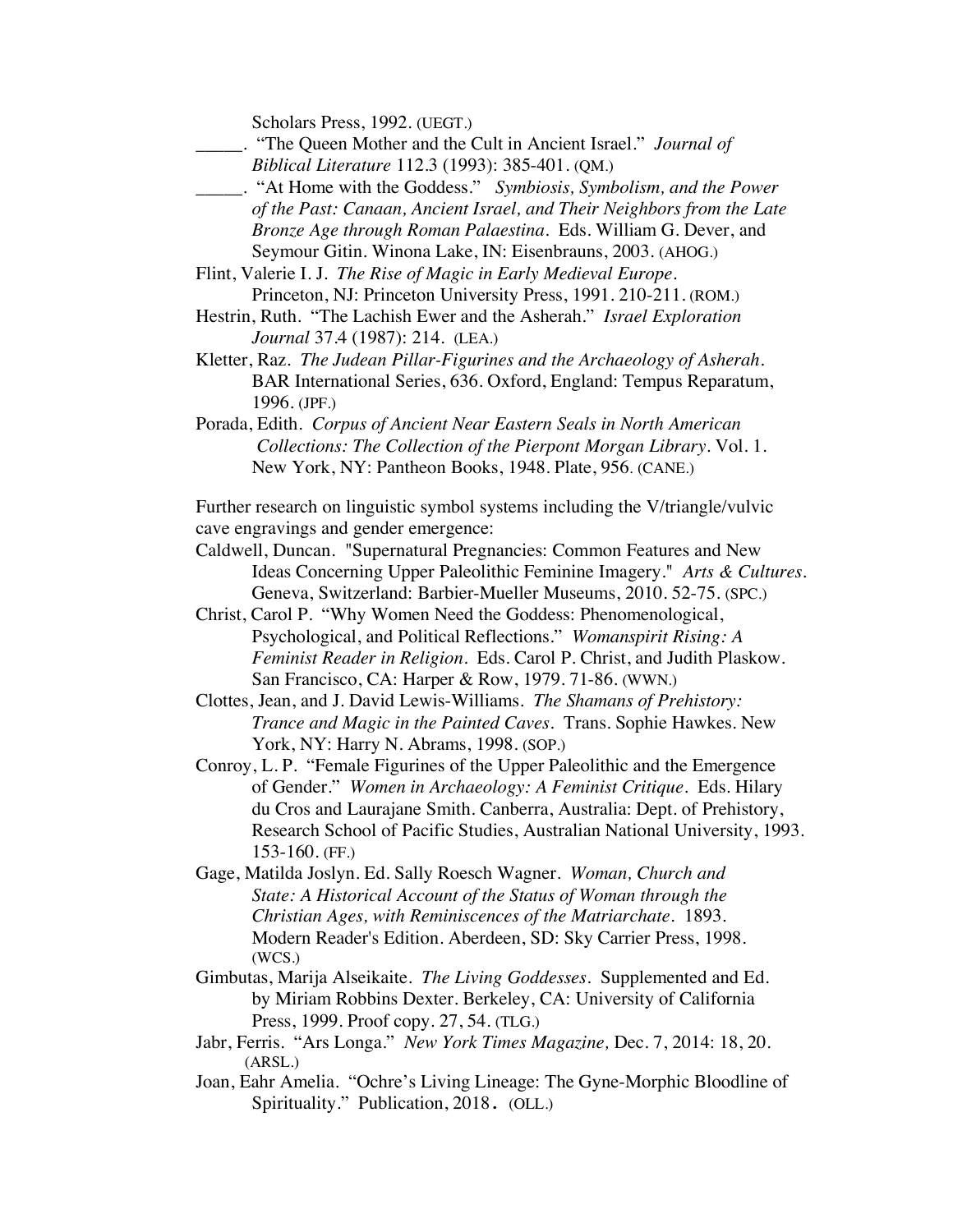- Lewis-Williams, David J. *The Mind in the Cave: Consciousness and the Origins of Art.* London, England: Thames and Hudson, 2002. (MIC.)
- Marler, Joan, and Miriam R. Dexter, Eds. *Signs of Civilization: Neolithic Symbol System of Southeast Europe*. Novi Sad, Hungary: Institute of Archaeomythology, 2009. (SC.)
- McCoid, Catherine Hodge and LeRoy D. McDermott. "Toward Decolonizing Gender." *American Anthropologist* 98.2 (Jun. 1996): 319-326. (TDG.)
- Rubin, Alissa J. "A Mirror of Subterranean Wonders: Replica of Chauvet Cave Bristles with Lifelike Paintings." *New York Times*, Apr. 25, 2015: C1-C2. (MSW.)
- Tedlock, Barbara. *The Woman in the Shaman's Body: Reclaiming the Feminine in Religion and Medicine*. New York, NY: Bantam Books, 2005. (WSB.)
- Winn, Milton M. *The Signs of Vinca Culture: An Internal Analysis: Their Role, Chronology and Independence from Mesopotamia*. Los Angeles, CA: University of California, 1973. (PW.)
- Winn, Shan M. M. *Pre-writing in Southeastern Europe: The Sign System of the Vinca Culture, ca. 4000 B.C.* Calgary, Canada: Western Publishers, 1981. (PW2.)

Further Asherah research: 2000, Bethel, Almond City, and Asherah; 2000-1200, Ras Shamra; 2000, Asherah; 1500, Lachish Ewer, Triangle, and Menorah; 970, First Temple, Menorah, and Weavings; 900, Taanach, Canaanite Libation Stand; and 800-700, Kuntillet Ajrud and Khirbet El-Qom; 600-398, Astarte/Anat/Ashtaroth/Asherah/Ishtar and Yahweh, Egypt; and 538 BCE-70 CE Second Temple Period. (RGS.)

Further research on Asherah's tree, baetyl, and pillar cult [culture]: 7250-6150, Çatal Hüyük, Anatolia; 7100-6300, Cathedra Goddess of the Beasts; 5200, Malta and Goza; 4000, Garden of Eden, Sacred Trees, and Pillar Cults; 4000-3000, Egypt, Africa, and Cathedra Goddesses; 2000, Asherah; 1800, Re-Visioning Goddess Sarah and Abraham; 1490-1470, Hathor's Dendera (Denderah) Temple, Egypt; 1479-1425, Tuthmosis III, Egyptian King; 100 Mecca, the Ka'aba and Sacred Stone; 800-700, Kuntillet Ajrud and Khirbet El-Qom. (RGS.) (Also see CE entries: 16<sup>th</sup> Century, Kabbalah.) (RG.)

Although serpent/snake are too extensive to list here, abundant information is available throughout the *Re-Genesis* entries. (RGS.)

Further Canaanite Phoenician research on trade routes and caravanserai: 40,000, Har Karkom; 25,000, Caravanserai, Trade Routes, and Dark Mothers; 12,000 Pamukkale*/*Hierapolis, Anatolia (Central Turkey); 3250, Scorpion Tableau, Earliest Egyptian Proto-Hieroglyphics; 3000, Tell Brak; 2200, Nahariyah and Ashrath-Yam; 1800, Re-Visioning Goddess Sarah and Abraham; 1000, Ephesus, Anatolia; 900-800, Ka Goddess, Salamis, Cyprus; 900, Taanach, Canaanite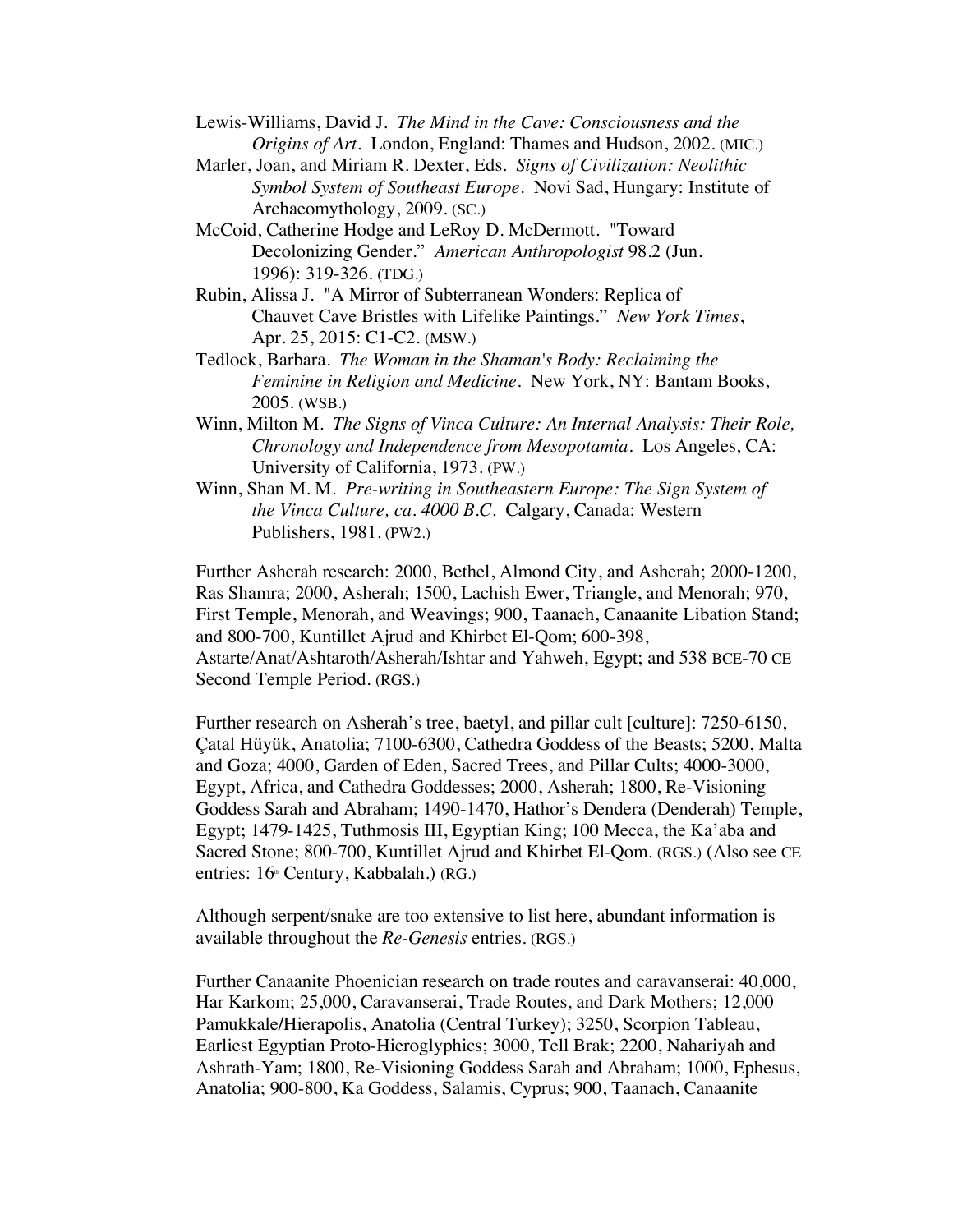Libation Stand; 800, Carthage, Africa, the Goddess Tanit and Sacrifice; 600-398, Astarte/Anat/Ashtaroth/Asherah/Ishtar and Yahweh, Egypt; 600, Goddess Kaabou at Petra, Jordan plus Mecca, Saudi Arabia; 370, Isis and Philae, Egypt; 323-30, Kom Ombo Temple; and 100, Mecca, the Ka'aba and Sacred Stones. (RGS.)

Further research on the Anatolian Seljug Caravanserais and other key extended trade centers and routes throughout the ancient world:

Lawler, Andrew. "Erbil Revealed." *Archaeology* 67.5 (Sep. – Oct. 2014): 39. (ER: 39.)

Yavuz, Aysil Tukel. "The Concepts That Shape Anatolian Seljug Caravanserais." *Muqarnas*, Vol. 14 (1997): 80-95. (CSA.)

Further research on ancient Dark Mothers (Creatrix?) and related trade routes: 3,000,000, Overview of Hominid Evolution Including Dark Mothers and Later Migrations; 500,000-300,000, Dark Mother Tan-Tan; 280,000-250,000, The Berekhat Ram Figure; 70,000, Blombos Cave and V Shaped Engraving; 50,000, African Homo Sapiens Migrations and Matrilineal Motherline; 40,000, Har Karkom; 30,000-25,000, Aurignacian Age; 30,000-25,000, Goddess of Willendorf, Austria; 26,000, Grimaldi Caves; 25,000-20,000, Gravettian Age; 25,000, Caravanserai, Trade Routes, and Dark Mothers; 25,000-20,000, Goddess of Laussel; 24,000, Dolni Vestonice; 23,000, Austrian Goddess of Lespugue; 10,000, Grotta dell'Addaura; 7000, Jericho, Canaan Palestine: Mesolithic to Neolithic; 7000, Hieros Gamos*;* 6000, Sicilians to Malta; 5200, Malta and Gozo; 4700, Dolmens; 2200, Nahariyah and Ashrath-Yam; 1900-1800, Dawning of the African Alphabet and the Aniconic Goddess Triangle; 1000, Ephesus, Anatolia; 800, Carthage, Africa, the Goddess Tanit and Sacrifice; 750-650, Cybele and King Midas, Anatolia; 664-525, Neith and the Black Virgin Mary Temple at Sais, Egypt; 600, Goddess Kaabou at Petra, Jordan plus Mecca, Saudi Arabia; 400, Cathedra Goddess Isis; and 370, Isis and Philae, Egypt. (RGS.) Additional Goddess considerations from other ancient populations and time periods include: German Hoherfels (40,000 BCE); Russian Kostenki - Borshevo (25,000 BCE); \* and French Carbonnel (4,000 BCE).

\* Although Stone Age female (i.e. vulva) finds are abundant, archaeological male (phallus) discoveries are rare and timeline starts around 28,000-26,000 BCE. (Don Hitchcock. Donsmaps.com/venustimeline.html)

Further research on vulva images: 34,000-28,000, Les Eyzies Vulva Engravings, Dordogne Caves; 31,000, Chauvet Cave and Vulva Engravings; 30,000-25,000, Aurignacian Age; 30,000-25,000, Goddess of Willendorf, Austria; 25,000-20,000, Goddess of Laussel; 5300-4300, Climactic Phase and Script in Old Europe; 3000- 2000, Cycladic Goddesses; 2600-2000, Early Bronze Age, Crete, Chthonian; and 400, Celtic Sheela-na-gig. (RGS.) (For additional CE information, see illustration of a 1600 c. vulva labyrinth design in: Bord, Janet. *Mazes and Labyrinths of the World*. New York, NY: Dutton, 1976. 85, Fig. 127. **(**MLW.)) (RGS.)

Further V/triangle/vulvic research: 70,000, Blombos Cave; 34,000-28,000, Les Eyzies Vulva Engravings, Dordogne Caves; 31,000, Chauvet Cave and Vulva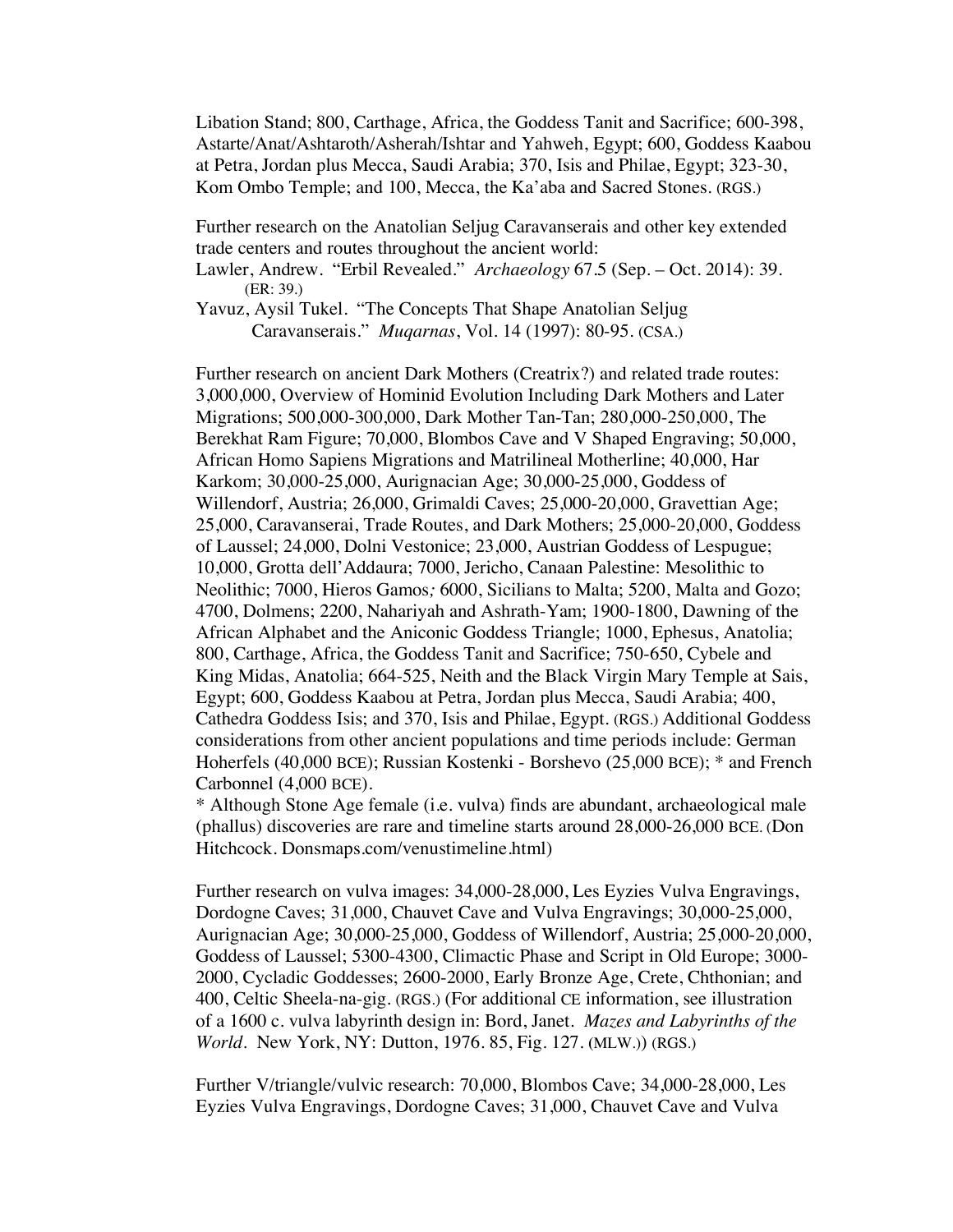Engravings; 30,000-25,000, The Aurignacian Age; 30,000, Labyrinths, Spirals, and Meanders; 30,000-25,000, Goddess of Willendorf, Austria; 8000/7000-5000, Early Neolithic; 7000-5000, Early Neolithic Crete; 5500-3500, Cucuteni (Tripolye) Culture, Eastern Europe; 5300-4300, Climactic Phase and Script in Old Europe; 4000-3000, Locmariaquer, Brittany Hook Symbology; 4000-3500, Gavrinis, Brittany France; 2000, Asherah; 1900-1800, Dawning of the African Alphabet and the Aniconic Goddess Triangle; 1790-1700, Goddess of Kultepe, Anatolia; and 1500, Lachish Ewer, Triangle, and Menorah. (RGS.)

Further research on writing and deciphering symbol systems: 5400-3200, Ancient Aphrodite: Chalcolithic or Copper Age; 5300-4300, Climactic Phase and Script in Old Europe; 5000-4900, Inanna, Uruk, and Mesopotamia; 3400-2900, Mesopotamian Writing from the Protoliterate Period; 3100-2600, Proto Bronze Age Crete, Writing and Heroes; 3000-2000, Anatolia; 3000, First Dynasty, Egypt; 2300, Sumerian Transitions; 2000, Asherah; 1900-1800, Dawning of the African Alphabet and Egyptian Aniconic Goddess Triangle; 1600, Mycenaeans Dominant on Greek Mainland; 1100-800, Iron Age; 1100-800, Mediterranean Dark Ages; 668-626, Sumerian Mythology; and 500-400, Classical Greek Era and Leading Male Authors. (RGS.)

Further Psi/KA goddess research: 25,000, Caravanserai, Trade Routes, and Dark Mothers; 15,000-12,000, Lascaux Cave 10,000, Grotta dell'Addaura; 7000-5000, Early Neolithic Crete; 5500-3500, Cucuteni (Tripolye) Culture, Eastern Europe; 5400-3500, Ancient Aphrodite: Chalcolithic or Copper Age; 4000, Nile Bird Goddess, Egypt; 2000-1450, Middle Bronze Age, Crete, Chthonian Peak Temple (Palace) Period, Middle Minoan Period (MM IA-MMII); 2,000, Asherah; 1900- 1800, Dawning of the African Alphabet and the Aniconic Goddess Triangle; 1500, Lachish Ewer, Triangle, and Menorah; 1400-1000, Post Palace Period; 900- 800, KA Goddess, Salamis, Cyprus; and 664-525, Neith and Black Virgin at Sais Temple, Egypt. (RGS.)

Also further discussions about bucranium, fallopian tubes, Horns of Consecration (or 'celebratory sun posture'), plus Psi/KA goddesses: 15,000-12,000, Lascaux Cave; 13,000-11,000, Altamira Cave; 7000-5000, Early Neolithic Crete; and 2600-2000, Early Bronze Age, Crete, Chthonian \* Prepalatial Early Minoan (EM  $I-III$ ). (RGS.)

**\*** (Earth mother, Chthonia.)

Further Psi/KA research:

- Evans, Sir Arthur. *The Mycenaean Tree and Pillar Cult and Its Mediterranean Relations: With Illustrations from Recent Cretan Finds*. London, England: Macmillan, 1901. (MTPC.)
- James, Edward Oliver. *The Tree of Life: An Archaeological Study*. Leiden, Netherlands: Brill, 1966. (TOL).
- Keel, Othmar. *Goddesses and Trees, New Moon and Yahweh*. Sheffield, England: Sheffield Academic Press, 1998. (GAT.)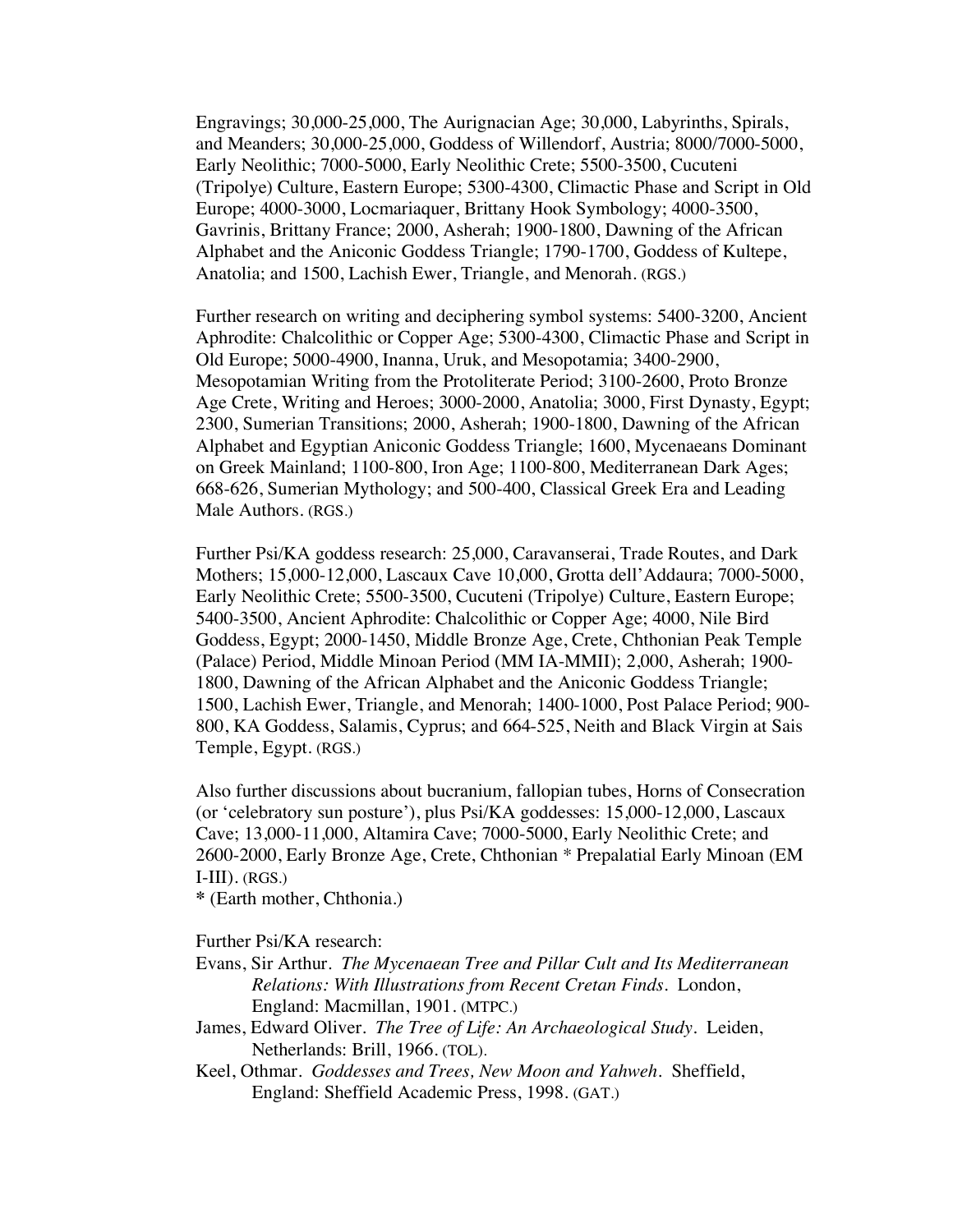Meekers, Marijke.*Sacred Tree on Cypriote Cylinder Seals*. Nicosia, Cyprus: Report of the Department of Antiquities Cyprus: 1987. 66-76. (STCC.)

Further reading considerations:

Johnson, Buffie and Tracy Boyd. "The Eternal Weaver." *Heresies: A Feminist Publication on Art and Politics*. (Revised Edition). 2:1, Issue 5 (1982): 64-69. (EW.)

For a further example of Tanit in Israel see bulla (seal) No. 3, "Artifacts of Administration":

Zorich, Zach. "Excavating Tel Kedesh." *Archaeology* 64.1 *(*Jan.-Feb. 2011): 27. (ETK.)

To compare various time – lines plus creation myths that are gender – inclusive:

- Bakan, David. *And They Took Themselves Wives*. San Francisco, CA: Harper & Row: 1979. (ATT.)
- Bird, Phyllis A. *Missing Persons and Mistaken Identities: Women and Gender in Ancient Israel.* Minneapolis, MN: Fortress Press, 1997. (MPMI.)
- Callahan, Tim. *Secret Origins of the Bible.* Altadena, CA: Millennium Press, 2002. 30-55. (SOTB.)
- Gage, Matilda Joslyn. Ed. Sally Roesch Wagner. *Woman, Church, and State: A Historical Account of the Status of Woman through the Christian Ages, with Reminiscences of the Matriarchate*. 1893. Modern Reader's Edition. Aberdeen, SD: Sky Carrier Press, 1998. (WCS.)
- Graham, Lloyd. *Deceptions and Myths of the Bible*. New York, NY: Carol Pub. Group, 1997. (DMB.)
- George, Arthur L., and Elena George. *The Mythology of Eden*. Lanham, MD: Hamilton Books, 2014. (TMOE.)
- Jastrow, Morris Jr. "Adam and Eve in Babylonian Literature." *The American Journal of Semitic Languages and Literatures* 15.4 (Jul. 1899): 193-214. (AAE.)
- Kien, Jenny. *Reinstating the Divine Woman in Judaism.* Parkland, FL: Universal Publishers, 2000. (RDW.)
- Martos, Joseph, and Pierre Hégy. *Equal at the Creation: Sexism, Society, and Christian Thought*. Toronto, Canada: University of Toronto Press, 1998. (EAC.)
- Shryock, Andrew, Daniel L. Smail, and Timothy K. Earle. *Deep History: The Architecture of Past and Present*. Berkeley, CA: University of California Press, 2011. (DH.)
- Stanton, Elizabeth C. *The Woman's Bible*. Seattle, WA: Coalition Task Force on Women and Religion, 1974. (TWB.)
- Taussig, Hal. *A New New Testament: A Reinvented Bible for the Twenty-First Century Combining Traditional and Newly Discovered Texts. Boston,*  MA: Houghton Mifflin Harcourt, 2013. (NNT.)
- Teubal, Savina J. *Sarah the Priestess: The First Matriarch of Genesis*. Athens, OH: First Swallow Press, 1984. (STP.)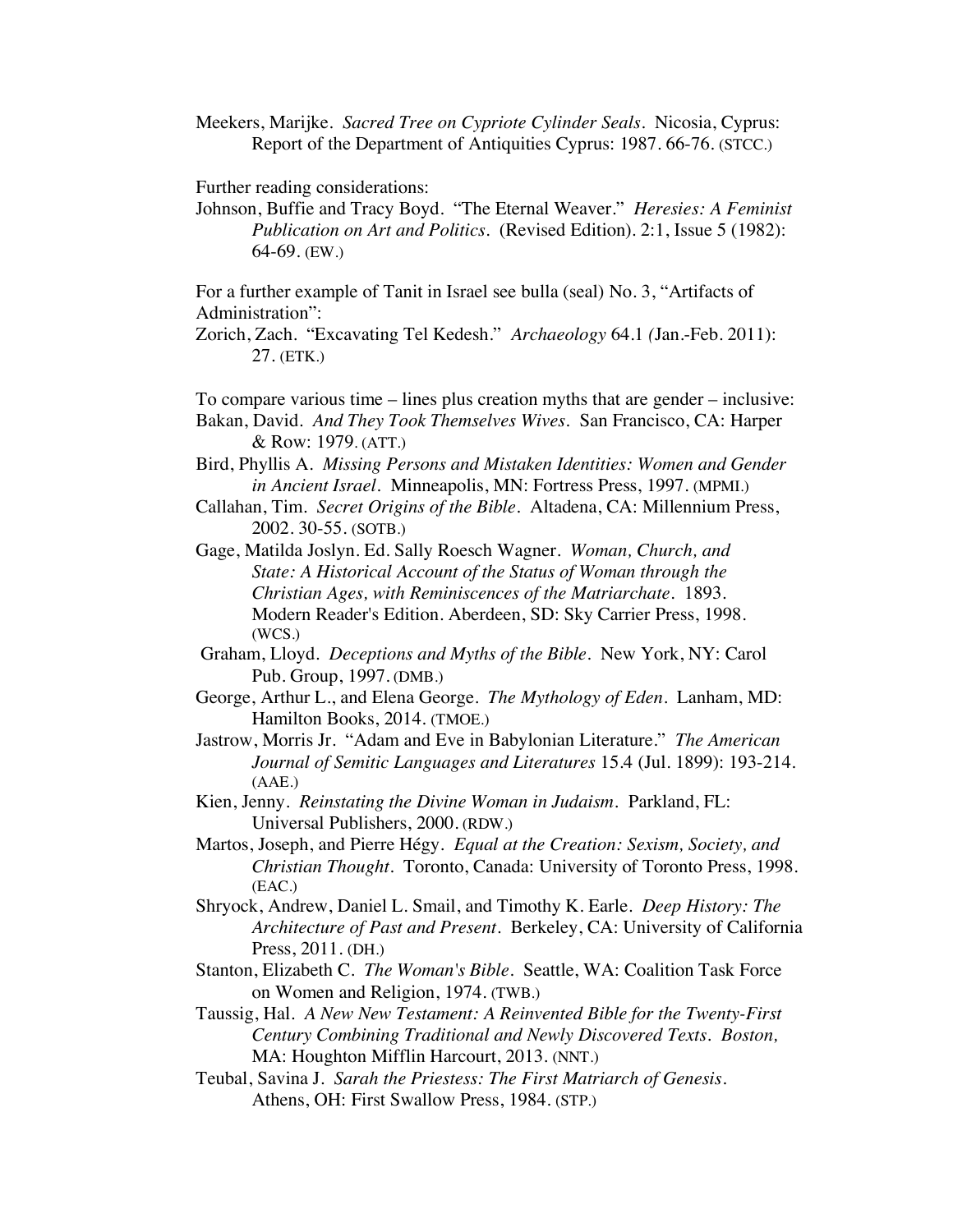\_\_\_\_\_. *Ancient Sisterhood: The Lost Traditions of Hagar and Sarah*. Athens, OH: Swallow Press, 1990. xxv. (ASLT.)

- Thompson, William Irving. *The Time Falling Bodies Take to Light: Mythology, Sexuality and the Origins of Culture.* London, England: Rider/Hutchinson, 1981. (TFB.)
- White, Lynn Jr. "The Historical Roots of Our Ecologic Crisis." *Science* 155. 3767 (Mar. 10, 1967): 1203-1207. (HRE.)

For images of Vinca – Tisza (Central Balkan) signs and symbols, see Google Images, and use the phrase: "Jela Transylvania Neolithic sign."

IMAGE: CARTHAGE MAP: TUNIS, TUNISIA. PHOTO: © GSA. DESCRIPTION: CARTHAGE MAP. SLIDE LOCATION TUNIS, TUNISIA, SHEET 1, ROW 1, SLEEVE 2, SLIDE #1T, BCE. CO\_TUN\_S1\_R1\_SL2\_S1T.jpg SHOT ON LOCATION: TUNIS, TUNISIA. IMAGE IN PROCESS. NOTE 1: FIELDWORK PROJECT 1989. PHOTO NOTE: MAP ILLUSTRATION TBD, CHRISI KARVONIDES' TEAM.

IMAGE: CARTHAGE SIGNAGE: TUNIS, TUNISIA. PHOTO: © GSA. DESCRIPTION: SIGNAGE, CARTHAGE. SLIDE LOCATION TUNIS, SHEET 1, ROW 1, SLEEVE 3, SLIDE #13T, BCE. CO\_TUN\_S1\_R1\_SL3\_S3T.jpg SHOT ON LOCATION: TUNIS, TUNISIA. NOTE 1: FIELDWORK PROJECT 1989. PHOTO NOTE: REMOVE BLUE STREAK, CHRISI KARVONIDES' TEAM.

IMAGE: TANIT WITH WHEAT ICON OF DEMETER: TUNIS, TUNISIA. PHOTO: © GSA. DESCRIPTION: TRIUNE LIMESTONE STELA OF TANIT/ASTARTE HOLDING WHEAT STAFF OF LIFE, ICONOGRAPHY OF DEMETER. SLIDE LOCATION TUNISIA, SHEET 4, ROW 1, SLEEVE 5, SLIDE #26, BCE. CO\_TUN\_S4\_R1\_SL5\_S26.jpg SHOT ON LOCATION: BARDO MUSEUM: TUNIS, TUNISIA. NOTE 1: FYI (DPA: LXXXVIII, #Z 136-137.) NOTE 2: FIELDWORK PROJECT 1989.

IMAGE: FEMALE DEITY HOLDING BOTH CADUCEUS ICON OF TANIT AND WHEAT ICON: DEMETER, CARTHAGE. PHOTO: © GSA. DESCRIPTION: STANDING FEMALE DEITY HOLDING BOTH CADUCEUS ICON OF TANIT AND WHEAT STAFF OF LIFE, ICON OF DEMETER UNDER MALACEOUS FRUITS. SLIDE LOCATION TUNIS, TUNISIA, SHEET 7, ROW 1, SLEEVE 2, SLIDE #4C, BCE. CO\_TUN\_S7\_R1\_SL2\_S4C.jpg SHOT ON LOCATION: BARDO MUSEUM: TUNIS, TUNISIA. NOTE 1: JANE BURR CARTER UNDERSTANDS THE CADUCEUS AS "A STYLIZED VERSION OF ASHERAH'S TREE." (MOO: 378.) NOTE 2: FIELDWORK PROJECT 1989.

IMAGE: TANIT'S HAND-BLESSING OVER A DOORWAY: TUNIS, TUNISIA. PHOTO: © GSA. DESCRIPTION: TANIT'S OUTSTRETCHED RIGHT HAND IS AN ANCIENT PROTECTION AMULET THAT MAY ALSO INVOKE BENEVOLENT BLESSINGS.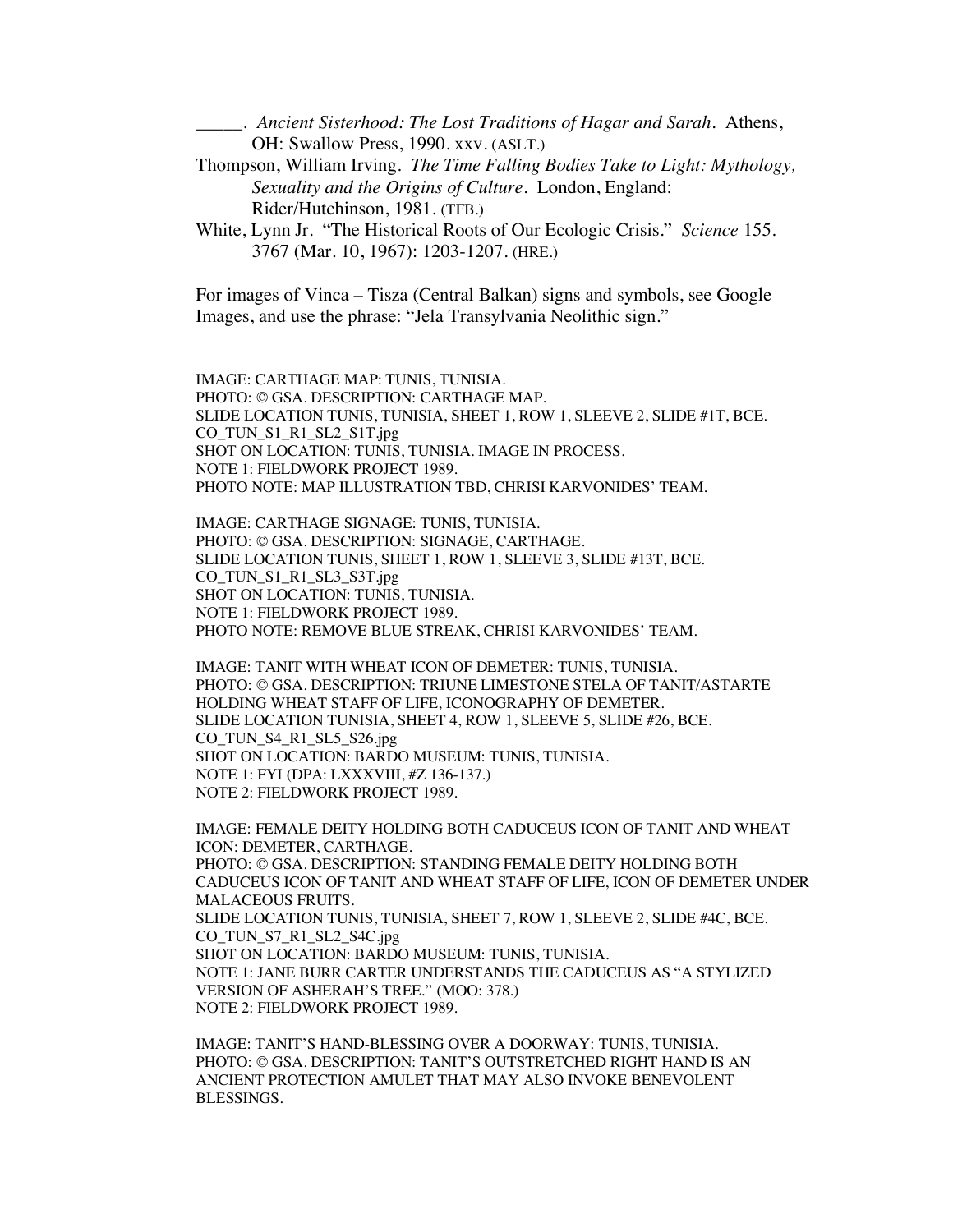SLIDE LOCATION TUNIS, TUNISIA, SHEET 6, ROW 2, SLEEVE 3, SLIDE #1A, BCE. CO\_TUN\_S6\_R2\_SL3\_S1A.jpg

SHOT ON LOCATION: TUNIS, TUNISIA.

NOTE 1: IN ADDITION TO PALEOLITHIC CAVE FINDINGS, THIS ICONOGRAPHY WAS LATER ADOPTED BY: MESOPOTAMIAN ISHTAR/INANNA; EGYPTIAN ISIS; ISLAMIC FATIMA; SEPHARDIC AND MIZRAHI TRADITIONS; KABBALAH THEOSOPHY, BERBER CULTURES; AND A CHRISTIAN VIRGIN-MARY-HAND REVERENCE.

ADDITIONALLY, THIS TALISMAN IS FOUND IN BOTH EVIL EYE PRACTICES –AND– SACRED EYE PRACTICES.

NOTE: 2: ACCORDING TO FERRIS JABR, THE OLDEST HAND STENCIL IS 39,900 YEARS OLD FROM THE SULAWESI'S CAVE IN INDONESIA. (ARSL.) NOTE 3: FIELDWORK PROJECT 1989.

IMAGE: TANIT: DOUGGA/THUGGA, NORTHERN TUNISIA.

PHOTO: © GSA. DESCRIPTION: TRIUNE LIMESTONE STELA OF TANIT. ANICONIC PICTOGRAPH OF ANKH/TANIT FLANKED BY CADUCEI, NORTHERN TUNISIA. SLIDE LOCATION TUNISIA, SHEET 4, ROW 2, SLEEVE 5, SLIDE #34C, BCE. CO\_TUN\_S4\_R2\_SL5\_S34C.jpg

SHOT ON LOCATION: BARDO MUSEUM: TUNIS, TUNISIA.

NOTE 1 ASHTAR/TANIT:

ASHTAR WAS KNOWN BY VARIOUS NAMES, INCLUDING ASTARTE, ISHTAR (TO THE BABYLONIANS), ASHTORETH (TO THE HEBREWS), AND WHEN THE GREAT CITY OF CARTHAGE WAS FOUNDED SHE BECAME KNOWN AS TANIT. THE PHOENICIANS ADOPTED HER AS THE PROTECTIVE DEITY OF THE CITY, WHICH WAS TO BECOME THEIR GREATEST GLORY. SHE IS SYMBOLICALLY REPRESENTED IN THIS STELE FOUND AT DOUGGA IN TUNIS (NLE: 84).

NOTE 2: FYI (DPA: LXXXVIII, #Z 136-137.) NOTE 3: CADUCEUS/CADUCEI. "A STAFF ROUND WHICH ARE ENTWINED TWO

SERPENTS, WHICH BECAME THE CADUCEUS (WAND) OF MERCURY, THE SYMBOL OF A PHYSICIAN, FROM THEN [BABYLONIA] TO THIS DAY (CDBL: 108-9)." NOTE 4: FIELDWORK PROJECT 1989.

IMAGE: DOUGGA/THUGGA CAPITAL: NORTHERN TUNISIA. PHOTO: © GSA. DESCRIPTION: MODEL OF ANCIENT ROMAN DOUGGA/THUGGA FROM THE FRONT ENTRANCE INCLUDING SIX CORINTHIAN COLUMNS AND A WELL-PRESERVED PEDIMENT, NORTHERN TUNISIA.

SLIDE LOCATION TUNISIA, SHEET 5, ROW 2, SLEEVE 2, SLIDE #9, BCE.

CO\_TUN\_S5\_R2\_SL2\_S9.jpg

SHOT ON LOCATION: BARDO MUSEUM: TUNIS, TUNISIA.

NOTE 1 ASHTAR/TANIT:

ASHTAR WAS KNOWN BY VARIOUS NAMES, INCLUDING ASTARTE, ISHTAR (TO THE BABYLONIANS), ASHTORETH (TO THE HEBREWS), AND WHEN THE GREAT CITY OF CARTHAGE WAS FOUNDED SHE BECAME KNOWN AS TANIT. THE PHOENICIANS ADOPTED HER AS THE PROTECTIVE DEITY OF THE CITY, WHICH WAS TO BECOME THEIR GREATEST GLORY. SHE IS SYMBOLICALLY REPRESENTED IN THIS STELE FOUND AT DOUGGA IN TUNIS (NLE: 84).

NOTE 4: FIELDWORK PROJECT 1989.

IMAGE: SMALL NAISKOS OF BA'AL HAMMON (BULL) AND TANIT/TAANIT– ASHERAH (POLE/TREE): LOCATION TBD. PHOTO: © GSA. DESCRIPTION: SMALL HANGING NAISKOS (GRAVE SHRINE) OF BA'AL HAMMON (BULL) FLANKED IN UPPER REGISTER BY MALACEOUS FRUITS,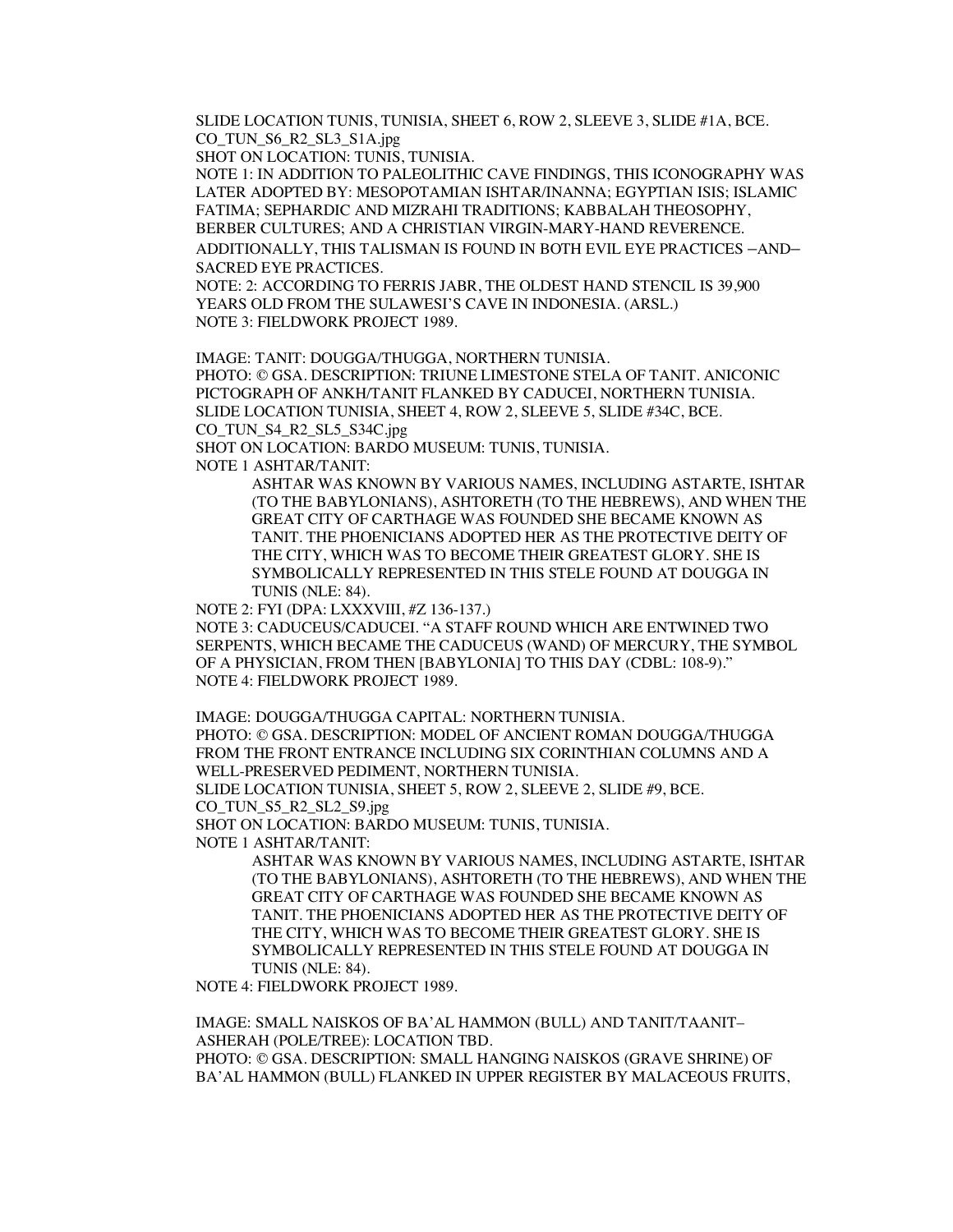INCLUDING APPLES AND POMEGRANATES IN A BASKET AND TWO TANIT/TAANIT/ ASHERAH (POLES-PALM TREES.)

SLIDE LOCATION TUNIS, TUNISIA, SHEET 7, ROW 1, SLEEVE 3, SLIDE #C3, BCE. CO\_TUN\_S7\_R1\_SL3\_SC3.jpg VS. > CO\_TUN\_S7\_R1\_SL3\_SC3.jpg

SHOT ON LOCATION: BARDO MUSEUM: TUNIS, TUNISIA.

NOTE 1: "THE WORSHIP OF BAAL HAMON [BA'AL HAMMON] IS BEST KNOWN, BEGINNING IN THE SIXTH CENTURY AT PUNIC SITES (MOO: 371)."

NOTE 2: A FURTHER TANIT–ASHERAH ICONOGRAPHIC LINK IS THAT BOTH GODDESSES PHOENICIAN-PUNIC TANIT AND ASHERAH ARE IDENTIFIED WITH TREES, ESPECIALLY THE PALM (AMST: 44; RGS).

NOTE 3: ASHERAH AND TANIT/TAANIT RE. ALL CONSOLIDATED DEITIES (CMWE: 29-33; TPCR: 34; RP1: 27; RDW: 95; MOO: 355.)

NOTE 4: FIELDWORK PROJECT 1998.

PHOTO: NOTE CORRECT SLIDE KEY, CHRISI KARVONIDES' TEAM.

IMAGE: TANIT WITH BULL (EL OR BA'AL HAMMON): TUNIS, TUNISIA. PHOTO: © GSA. DESCRIPTION: VOTIVE STELE INCLUDING TANIT WITH BULL (CHIEF GOD EL OR BA'AL HAMMON) (MOO: 376); LUNAR SYMBOLS; AND ROSETTES.

SLIDE LOCATION TUNIS, TUNISIA, SHEET 4, ROW 2, SLEEVE 3, SLIDE #37C, BCE. CO\_TUN\_S4\_R2\_SL3\_S37C.jpg

SHOT ON LOCATION: BARDO MUSEUM: TUNIS, TUNISIA.

NOTE 1: "BAAL HAMON IS AN OLD EPITHET OF EL (CMWE)."

NOTE 2: "THE WORSHIP OF BAAL HAMON [BA'AL HAMMON] IS BEST KNOWN, BEGINNING IN THE SIXTH CENTURY AT PUNIC SITES (MOO: 371)."

NOTE 3: FYI (DPA: LXXXVIII, #Z 136-137.)

NOTE 4: FIELDWORK PROJECT 1989.

IMAGE: SMALL STONE STELE OF BANQUETERS BA'AL HAMMON AND TANIT: LILYBAEUM (MARSALA), SICILY, ITALY.

PHOTO: © GSA. DESCRIPTION: SMALL STONE STELE OF BANQUETERS BA'AL HAMMON AND TANIT, PLUS CADUCEI AND THE MALACEOUS FRUITS, APPLES AND POMEGRANATES, FROM ANCIENT PUNIC SITE LILYBAEUM SICILY (CURRENT MARSALA.) THIS NAISKOS THAT MARKED AN UNDERGROUND BURIAL CHAMBER, PORTRAYS A FUNERAL *LECTISTERNIUM* (RITUAL DINNER). (PCM: 350.) SLIDE LOCATION SICILY, SHEET 5, ROW 1, SLEEVE 4, SLIDE #9, BCE. CU\_SIC\_S5\_R1\_SL4\_S9

SHOT ON LOCATION: MUSEO ARCHEOLOGICO REGIONALE: PALERMO, SICILY. NOTE 1: "THE WORSHIP OF BAAL HAMON [BA'AL HAMMON] IS BEST KNOWN, BEGINNING IN THE SIXTH CENTURY AT PUNIC SITES (MOO: 371)." NOTE 2: FIELDWORK PROJECT 1998.

IMAGE: ANKH TANIT: TUNIS, TUNISIA. PHOTO: © GSA. DESCRIPTION: TRIUNE LIMESTONE STELA OF TANIT, ANICONIC PICTOGRAPH OF THE ANKH KA/ANKH. STELA IS FROM THE PUNIC TEMPLE/GRAVE YARD AREA. SLIDE LOCATION TUNIS, TUNISIA, SHEET 4, ROW 1, SLEEVE 3, SLIDE #24, BCE. CO\_TUN\_S4\_R1\_SL3\_S24.jpg SHOT ON LOCATION: BARDO MUSEUM: TUNIS, TUNISIA. NOTE 1: FYI (DPA: LXXXVIII, #Z 136-137.) NOTE 2: THIS STELA = TANIT WITH CHILD. NOTE 3: ALSO NOTE THAT THE ICONOGRAPHY OF THIS STELA IS FOUND IN THE LINEAR A, FOUND AT CRETE, GREECE. NOTE 4: FIELDWORK PROJECT 1989.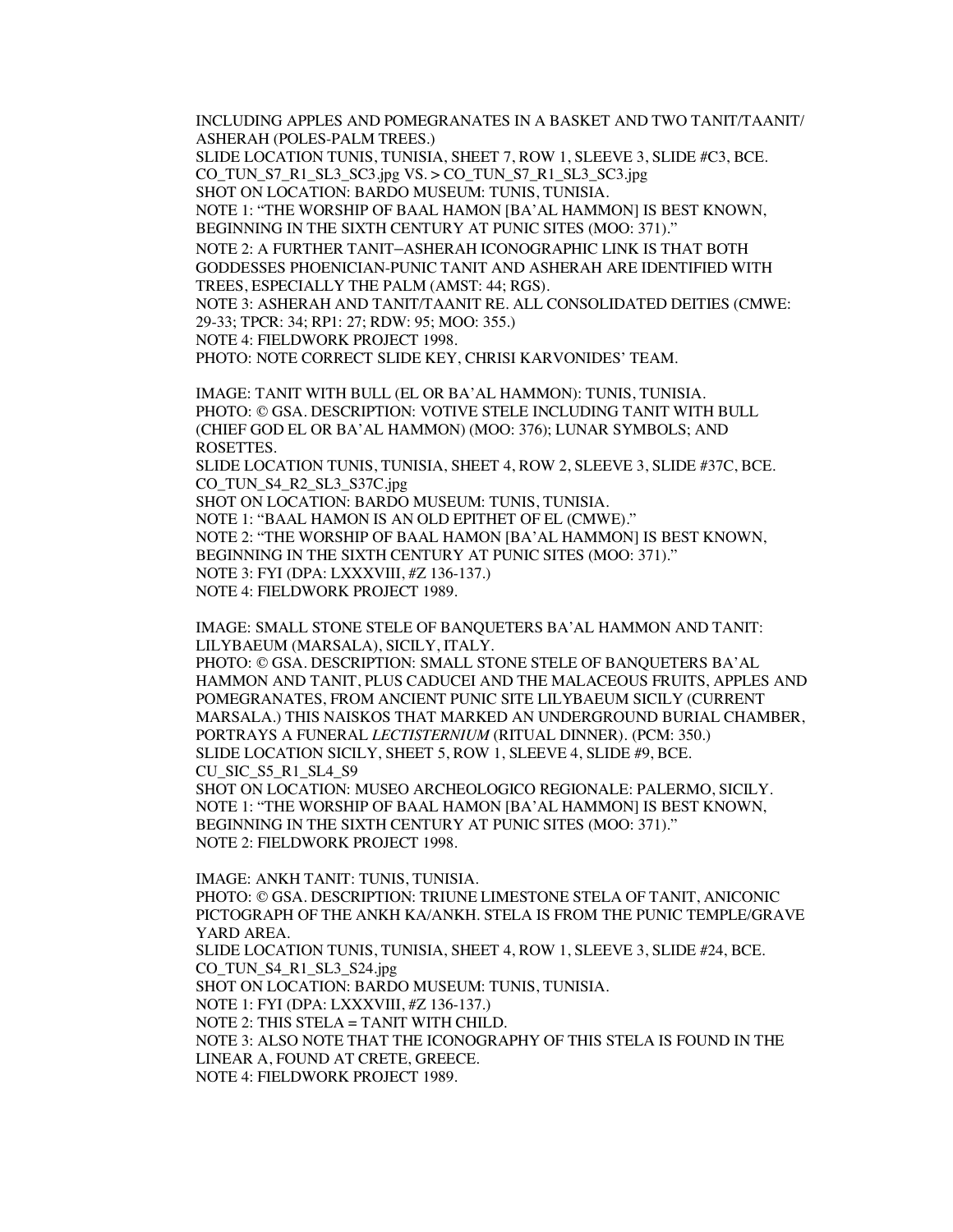IMAGE: APHRODITE'S BLACK TRIANGULAR STONE (EGYPTIAN KA/ANKH) COIN FROM THE PAPHIAN SANCTUARY: KOUKLIA, CYPRUS. PHOTO: © GSA. DESCRIPTION: COIN OF APHRODITE'S BLACK TRIANGULAR (VULVA–SHAPE) BAETYL **(**STONE), PAPHIAN SANCTUARY IN KOUKLIA, CYPRUS.

(TRIANGLE/ANKH = FEMALE SIGN OF LIFE.)

SLIDE LOCATION CYPRUS, SHEET 3, ROW 2, SLEEVE 2, SLIDE #2, 198-217 AD. CU\_CYP\_S3\_R2\_SL2\_S2.

SHOT ON LOCATION: BRITISH MUSEUM: LONDON, ENGLAND.

NOTE 1: COMPARISON ALSO NOTED AT KING TUT EXHIBIT, DE YOUNG MUSEUM (SF CA) ON 6-27-09.

NOTE 2: AN ICONOGRAPHIC INTERPRETATION OF THE ANKH INCLUDES HIEROS GAMOS. (APL: 2-23-1999.)

NOTE 3: "THE HIEROS GAMOS FROM WHENCE A ROYAL SOVEREIGN GETS HIS [OR HER] POWER AND THIS IS THE GODDESS HERSELF (APL: 2-23-1999)." NOTE 4: "THE KA IS ALSO THE GENERIC SYMBOL FOR THE FEMALE, THE PLANET *VENUS* AND THE EGYPTIAN ANKH (RGS)." (SOURCE IS ENTRY ABOVE.) NOTE 5: FIELDWORK PROJECT 2002.

IMAGE: KA (THE SOUL) ICONOGRAPHY AT THE SACRED LAKE: KARNAK, EGYPT. PHOTO: GSA DESCRIPTION: KA (THE UNIVERSAL SOUL) ICONOGRAPHY IS LOCATED ON THE APPROACH TO THE SACRED LAKE, KARNAK, EGYPT. SLIDE LOCATION EGYPT, SHEET 23, ROW 2, SLEEVE 3, SLIDE #85, BCE.

CO\_EGY\_S23\_R2\_SL3\_S85.jpg

SHOT ON LOCTION: LUXOR, EGYPT.

NOTE 1: "TO DIE IS TO REJOIN ONE'S *KA* (MG: 246)."

NOTE 2: THE FUNDAMENTAL TRANSLATION FOR THE KA IS USUALLY ENERGY (I.E. UNIVERSAL ENERGY) AND THE BA IS SOUL (I.E. INDIVIDUAL SOUL) (STWE: 125; RGS).

NOTE 3 RE. KA-BA ORIGINS.

IN A PARALLEL IMAGE,' THE PERSONAL BA – SOUL IS ONE'S SPIRIT SOUL THAT DURING THE DEATHING PROCESS MAY HOVER OR APPEAR AS A BIRD TO JOIN WITH THE KA SOUL, THE UNIVERSAL, GAIAN – LIFE – FORCE, THE GREAT MOTHER WHO BECKONS: 'BEHOLD I AM BEHIND THEE, I AM THY TEMPLE, THY MOTHER, FOREVER AND FOREVER.' TO DIE IS TO REUNITE WITH ONE'S KA (KG: 63, 67; MG: 245-46; RGS). (SOURCE ABOVE.)

NOTE 4:

REGARDING THE SIGN OF TANIT MOTIF OF RAISED ARMS IN A KA POSITION ON A TRIUNE VULVIC BASE, THIS REFLECTS THE UNIVERSAL SIGN OF THE GODDESS – AS WELL AS – VOTIVE FROG EPIPHANY (FROM ANCIENT GREEK ἘΠΙΦΆΝΕΙΑ) OR MANIFESTATION OF THE UTERUS (LOG: 251: RGS). (SOURCE: ENTRY ABOVE.)

NOTE 5: FIELDWORK PROJECT 1985-1989.

IMAGE: GODDESS AS A TRIANGLE: PAPHOS TEMPLE, CYPRUS. PHOTO: © GSA. DESCRIPTION: PICTOGRAPH OF A MODIFIED TRIANGLE/ANICONIC PUBIC MOUND FROM 12 CENTURY BCE PAPHOS TEMPLE, CYPRUS. SLIDE LOCATION CYPRUS, SHEET 3, ROW 2, SLEEVE 2, SLIDE #2, BCE. CU CYP S3 R2 SL2 S2. SHOT ON LOCATION: PAPHOS TEMPLE, CYPRUS. NOTE 1:

THIS SYMBOL IS ALSO A WELL–KNOWN GODDESS ICON FROM NUMEROUS ANCIENT CULTURES INCLUDING: SYRO-PHOENICIAN, ASSYRIAN, BABYLONIAN AND PHRYGIA [ANATOLIA] (WDSSO: 222: RGS).

NOTE 2: NUMEROUS OTHER EXAMPLES OF TRIANGULAR GODDESS ICONOGRAPHY SIMILAR TO THE LINEAR A ARE FOUND IN NEOLITHIC MUSEUM COLLECTIONS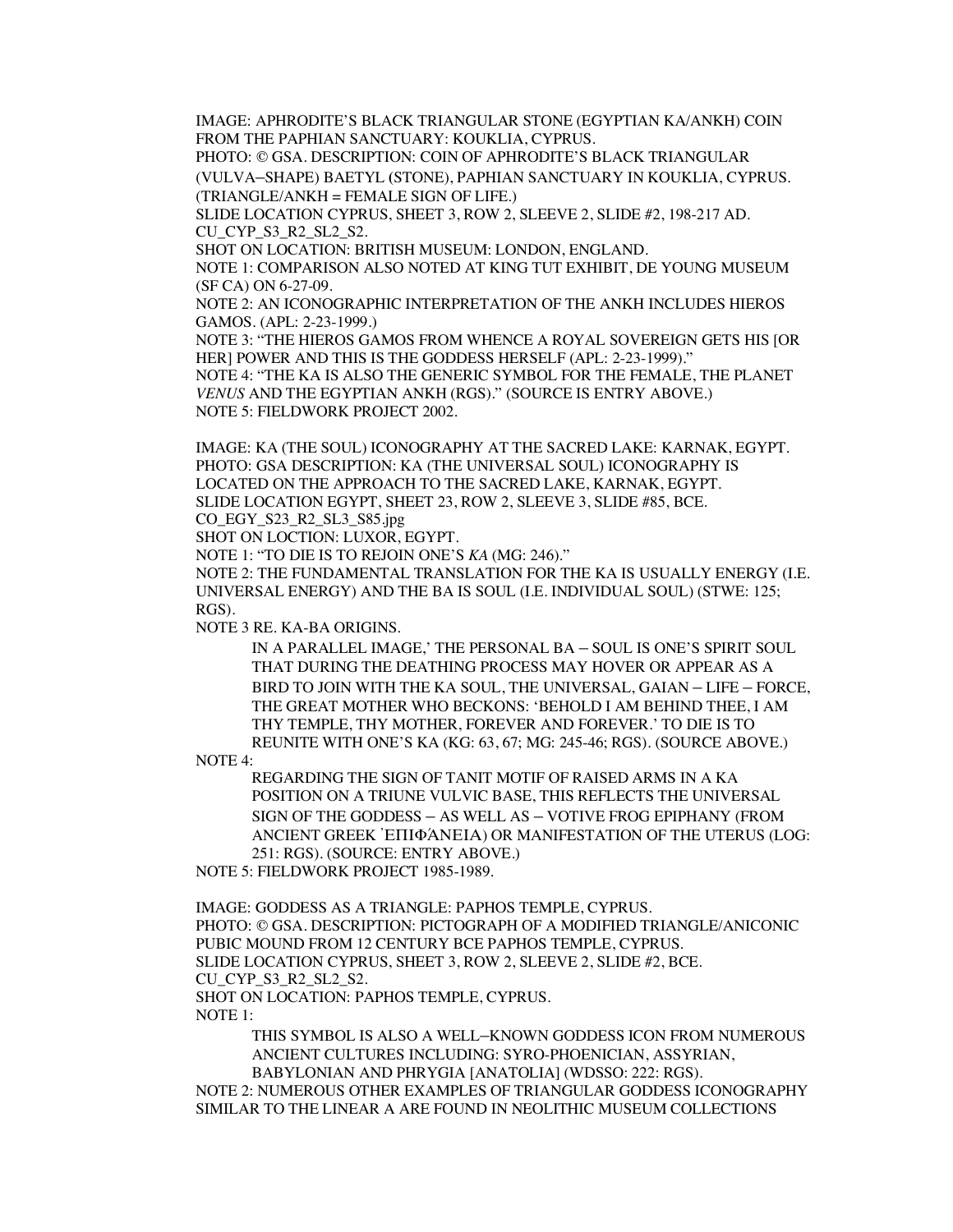THROUGHOUT THE WORLD. NOTE 3: "THE TRIANGLE AS THE [GENERATIVE] *YONI* (WOMB, VAGINA, VULVA; PLACE OF ORIGIN, BIRTH, AND REST) (MN: 78)." NOTE 4: FIELDWORK 1998.

IMAGE: TRIANGULAR KAABOU/NEITH (ATARGARTIS) OBELISK: PETRA, JORDAN. PHOTO: © GSA. DESCRIPTION: TRIANGULAR (PUBIC MOUND) OBELISK/ BETYL WITH STAR CARVING OF ARABIC GODDESS KAABOU/NEITH (ATARGARTIS) ON PEDESTAL. SLIDE LOCATION RE-GENESIS PHASE 2, SHEET 1, ROW 4, SLEEVE 1, SLIDE #101, 600 BCE. IT\_RPT\_S1\_R4\_SL1\_S101.jpg SHOT ON LOCATION: PETRA, JORDAN. NOTE 1: KAABOU IS ARABIC = CUBE OR MAIDEN. (PRCE: 127-163.) NOTE 2: OTHER NAMES OF BLACK STONE GODDESSES ARE: KUBUBA; KA'ABA; KUBA; KUBE; AL'OZZA; AL'LAT; AND AL'UZZA (ERE I: 660, 665; RGS). (RGS: 600, GODDESS KAABOU AT PETRA, JORDAN PLUS MECCA, SAUDI ARABIA). NOTE 3: FIELDWORK PROJECT 1989.

IMAGE: TANIT/ANAT MOSAIC, SIMILAR TO LINEAR A: TUNIS, TUNISIA. PHOTO: © GSA. DESCRIPTION: MOSAIC FROM TUNIS TEMPLE OF TANIT/ANAT ON A TRIUNE VULVIC BASE OR ANICONIC CONE: ALSO A GODDESS SYMBOL FOR SYRIAN ASTARTE PLUS OTHER PHOENICIAN AND MEDITERRANEAN GODDESSES. (COMPARE WITH LINEAR A, CRETE, GREECE.) SLIDE LOCATION TUNISIA, SHEET 1, ROW 4, SLEEVE 5, SLIDE #8T, 400 BCE. CO\_TUN\_S1\_R4\_SL5\_S8T.jpg SHOT ON LOCATION: BARDO MUSEUM: TUNIS, TUNISIA. NOTE 1: FIELDWORK PROJECT 1989.

IMAGE: TANIT: TUNIS, TUNISIA. PHOTO: © GSA. DESCRIPTION: STELE TANIT, TUNISIA. SLIDE LOCATION TUNIS, TUNISIA, SHEET 5, ROW 3, SLEEVE 5, SLIDE #22C, BCE. CO\_TUN\_S5\_R3\_SL5\_S22C.jpg SHOT ON LOCATION: BARDO MUSEUM: TUNIS, TUNISIA. NOTE 1: FIELDWORK PROJECT 1989.

IMAGE: SEMITIC ASTARTE. PHOTO GSA DESCRIPTION: SEMITIC ASTARTE. SLIDE LOCATION BIB ARCH, SHEET 1, ROW 3, SLEEVE 4, SLIDE #26, 586-332 BCE. CU\_BAR\_S1\_R3\_SL4\_S26.jpg CO\_BAR\_S1\_R3\_SL4\_S26\_ILL.jpg LOCATION: NORTHWESTERN SEMITIC AREA. NOTE 1: FIELDWORK PROJECT. PHOTO NOTE: ILLUSTRATION, CHRISI KARVONIDES' TEAM. PHOTO NOTE: © ARCHAEOLOGY SOCIETY (1989).

IMAGE: ASTARTE, UGARIT. PHOTO GSA DESCRIPTION: ASTARTE WITH PRONOUNCED PUBIC MOUND: GOLD PLAQUE, UGARIT. SLIDE LOCATION NEAR EAST, SHEET 8, ROW 4, SLEEVE 5, SLIDE #54, 1550-1200 BCE. CU\_NEA\_S8\_R4\_SL5\_S54.jpg LOCATION: BARDO MUSEUM: TUNIS, TUNISIA. PHOTO NOTE: ILLUSTRATION BY CHRISI KARVONIDES. PHOTO NOTE: © BIBLICAL ARCHAEOLOGY SOCIETY (1989). NOTE 1: FIELDWORK PROJECT.

IMAGE: ASTARTE, TELL: EL-AJUL, SOUTHERN CANAAN.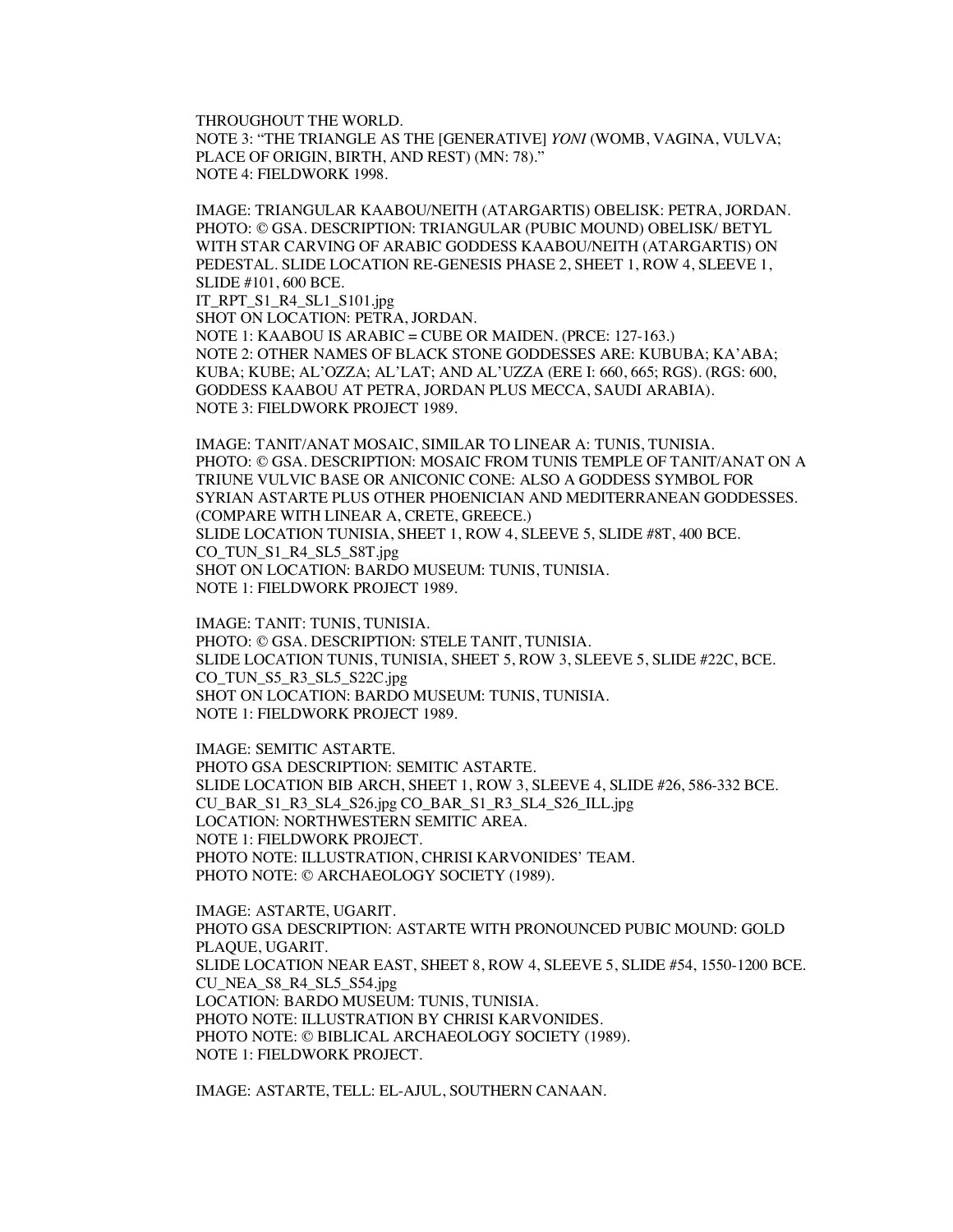PHOTO: © GSA. DESCRIPTION: ASTARTE WITH PRONOUNCED PUBIC MOUND: GOLD PLAQUE FROM TELL EL-AJUL, SOUTHERN CANAAN. SLIDE LOCATION NEAR EAST, SHEET 8, ROW 4, SLEEVE 2, SLIDE #24, 1650-1550 BCE. CU\_NEA\_S8\_R4\_SL2\_S24.jpg SHOT ON LOCATION: BRITISH MUSEUM: LONDON, ENGLAND. NOTE 1: ALSO SEE WINN'S JELA ILLUSTRATION IN, *PR*E-*WRITING IN SOUTHEASTERN EUROPE*. (PW: 366, FIG. 4.) NOTE 2: "OTHER UGARIT PLAQUES INCLUDE A STYLIZED TREE EMERGING FROM THE PUBIC MOUND (GAT: FIGS. 17-21; RGS)."

NOTE 3: FIELDWORK PROJECT 1998.

IMAGE: TREE – OF – LIFE: SPAIN. PHOTO: © GSA. DESCRIPTION: TREE – OF – LIFE: SPAIN. SLIDE LOCATION SPAIN, SHEET 4, ROW 1, SLEEVE 3, SLIDE #21, BCE. CO SPA\_S4\_R1\_SL3\_S21 SHOT ON LOCATION: SOUTHERN SPAIN. NOTE 1: "ASHERAH WAS ANY SACRED TREE (AMST: 44): [SHE] WAS ALWAYS A LIVING TREE, OR GROVE, AS HER LIVINGNESS WAS INTEGRAL TO HER RE-CREATRIX, LIFE GIVING FERTILITY ATTRIBUTES (AMST: 42; RGS)." (SOURCE: RGS.) NOTE 2: ASHERIM, \* ICONOGRAPHICAL REPRESENTATIONS OF ASHERAH. NOTE 3: \* FOR FURTHER INTERPRETATIONS OF THE ASHERIM, SEE (AH): 385-408, PLUS 1 KINGS 15:13 AND 2 KINGS 21:7.) NOTE 4: FIELDWORK PROJECT 1999.

IMAGE: TREE – OF – LIFE WITH ISIS/HATHOR NURSING TUTHMOSIS III: VALLEY OF THE KINGS, EGYPT.

PHOTO: © GSA. DESCRIPTION: TUTHMOSIS III (THUTMOSIS) NURSING FROM ISIS/ HATHOR/HATSHEPSUT'S TREE (TREE – OF – LIFE), VALLEY OF THE KINGS, EGYPT. SLIDE LOCATION EGYPT, SHEET 34, ROW 4, SLEEVE 3. SLIDE #239d, 1479-1425 BCE. CO\_EGY\_S34\_R4\_SL3\_S239d.jpg

SHOT ON LOCATION: VALLEY OF THE KINGS, EGYPT.

NOTE 1:

AN ICONOGRAPHIC INTERPRETATION OF ISIS/HATHOR NURSING TUTHMOSIS III INDICATES HIEROS GAMOS. ADDITIONALLY, E. O. JAMES SUGGESTS THAT THE TREE WAS THE GODDESS EMBODYING THE FEMALE PRINCIPLE OF SHE WHO GIVES LIFE, TAKES IT AWAY, AND RETURNS IT AGAIN (TOL; RGS).

NOTE 2: "THE HIEROS GAMOS FROM WHENCE A ROYAL SOVEREIGN GETS HIS [OR HER] POWER AND THIS IS THE GODDESS HERSELF (APL: 2-23-1999)." NOTE 3: FIELDWORK PROJECT 1989.

IMAGE: TREE – OF – LIFE AND SPREAD EAGLE (ANZU?): NIMRUD, ASSYRIA. PHOTO: © GSA. DESCRIPTION ASSYRIAN TREE – OF – LIFE WITH PROTECTIVE WINGED SUN DISK AND SPREAD EAGLE (ANZU) OR GENII OVERHEAD, NIMRUD N. PALACE.

SLIDE LOCATION NEAR EAST, SHEET 9B, ROW 2, SLEEVE 5, SLIDE #20, BCE. CU\_NEA\_S9B\_R2\_SL5\_S20.jpg

SHOT ON LOCATION: BRITISH MUSEUM: LONDON, ENGLAND. NOTE 1:

ASHERAH'S ICONOGRAPHY IS ALL FORMS OF THE TREE MANIFESTED IN RITUAL GROVES, TREES, MAY POLES, TEMPLE PILLARS, PRIMEVAL FORESTS, AND GODDESS PILLAR FIGURES WITH FULL NOURISHING BREASTS (AMST: 42-44; AH: 398; COA; APL; RGS).

NOTE 2: "WAS THE STORY OF THE DENIAL OF THE TREE – OF – LIFE TO HUMANS IN GEN 3:24 A PROHIBITION OF WORSHIP OF THE GODDESS ASHERAH? IT IS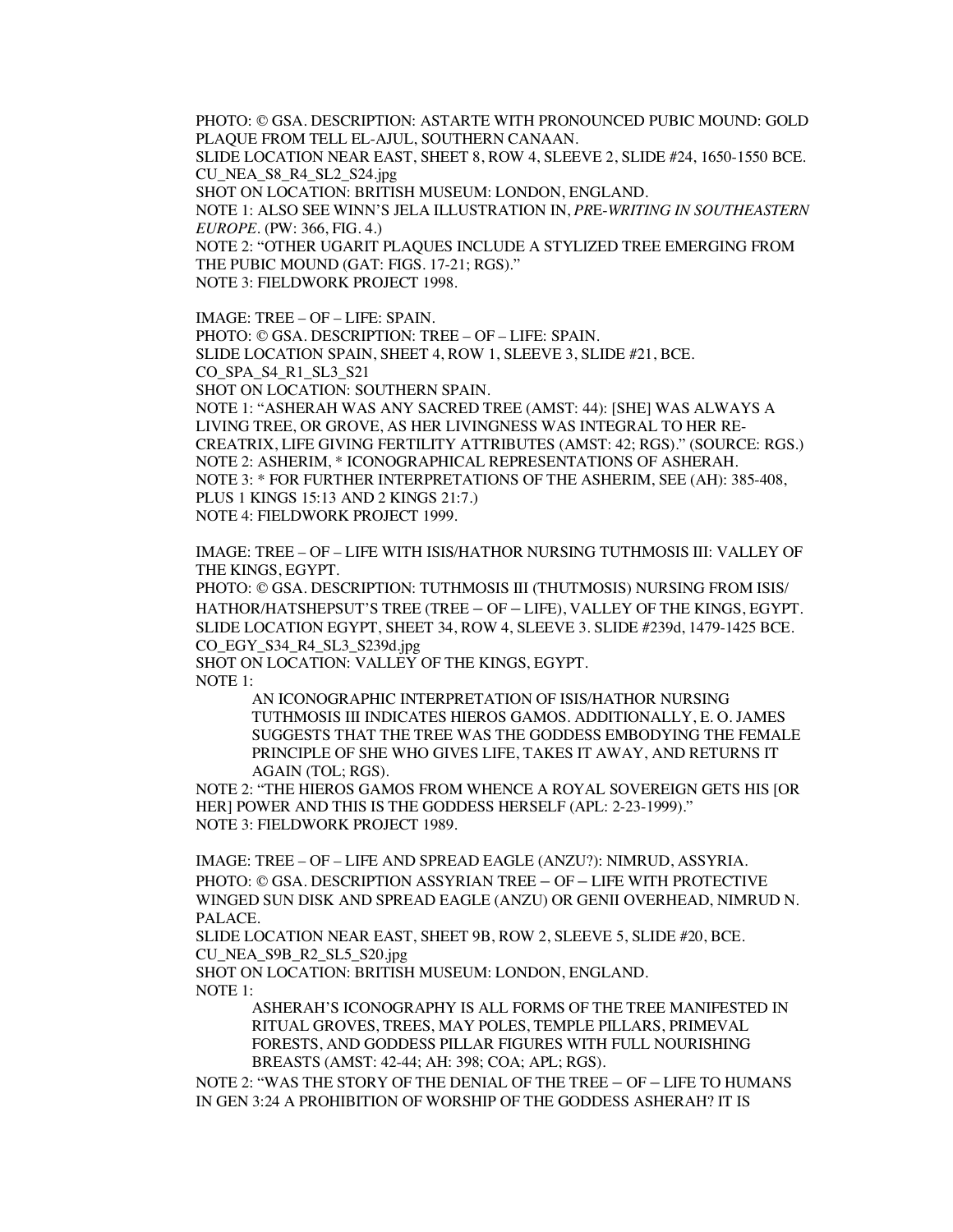SUGGESTED THAT AN AFFIRMATIVE ANSWER MAY RESPECTABLY BE GIVEN (ATLM)." (SOURCE: ENTRY ABOVE.) NOTE 3: ASHERIM, \* ICONOGRAPHICAL REPRESENTATIONS OF ASHERAH. NOTE 4: \* FOR FURTHER INTERPRETATIONS OF THE ASHERIM, SEE (AH): 385-408, PLUS 1 KINGS 15:13 AND 2 KINGS 21:7.

IMAGE: TREE – OF – LIFE MOTIF: CYPRUS, GREECE. PHOTO: © GSA. DESCRIPTION: TREE – OF – LIFE (TANNIT–LIKE VULVIC TRIANGLE BASE) WITH SPHINXES. MOTIF: A MEMORIAL LIMESTONE STELE THAT INCLUDES PHOENICIAN INFLUENCES. LOCATION IS GOLGOI OR IDALION, CYPRUS. SLIDE LOCATION CYPRUS, SHEET 5, ROW 3, SLEEVE 5, SLIDE #20, BCE. CU\_CYP\_S5\_R3\_SL5\_S20 SHOT ON LOCATION: METROPOLITAN MUSEUM OF ART: NEW YORK, NY. NOTE 1: STYLIZED 'TREE – OF – LIFE' ORIGINATED FROM THE BRONZE AGE AND HAS "CONNOTATIONS OF FERTILITY AND THE RENOVATION OF NATURE." (SIGNAGE: METROPOLITAN MUSEUM OF ART.) NOTE 2: TREE – OF – LIFE REPRESENTS COMPOSITE DEITIES TANIT/ASHERAH. NOTE 3: FIELDWORK PROJECT 1993-2002.

IMAGE: ASHERAH, PALM TREE–OF–LIFE: URUK, SUMER. PHOTO: © GSA. DESCRIPTION: ASHERAH, A LIVING PALM TREE–OF–LIFE URUK. SLIDE LOCATION NEAR EAST, SHEET 7, ROW 4, SLEEVE 3, SLIDE #7, BCE. CU\_NEA\_S7\_R4\_SL3\_S7.jpg SHOT ON LOCATION: BRITISH MUSEUM: LONDON, ENGLAND. NOTE 1: ASHERIM, \* ICONOGRAPHICAL REPRESENTATIONS OF ASHERAH. NOTE 2: \* FOR FURTHER INTERPRETATIONS OF THE ASHERIM, SEE (AH): 385-408, PLUS 1 KINGS 15:13 AND 2 KINGS 21:7.) NOTE 3: "THE SACRED QUALITY OF TREES LIES IN THE FACT OF THEIR EMBODIMENT OF THE LIFE PRINCIPLE (TTM: 95-96; ATLM: 15-16). (ST: 111; RAB: 238; SOTB: 430; RDW: 146-8, 160; STP: 91-93; CDBL: 130-1; MTPC: 6-7; STCC)." NOTE 4: FIELDWORK PROJECT 1998-2002.

IMAGE: TREE – OF – LIFE: PAMUKKALE, (ANATOLIA) TURKEY. PHOTO: © GSA. DESCRIPTION: TREE – OF – LIFE GROWING/LIVING IN A SACRED THERMAL POOL AT THE TURIZM HOTEL: PAMUKKALE, (ANATOLIA) TURKEY. SLIDE LOCATION TURKEY, SHEET 110, ROW 2, SLEEVE 1, SLIDE #Bi235, BCE. CO\_TUR\_S110\_R2\_SL1\_SBi235

SHOT ON LOCATION: PAMUKKALE: (ANATOLIA) TURKEY.

NOTE 1: "ASHERAH WAS ANY SACRED TREE (AMST: 44): [SHE] WAS ALWAYS A LIVING TREE, OR GROVE, AS HER LIVINGNESS WAS INTEGRAL TO HER RE-CREATRIX, LIFE GIVING FERTILITY ATTRIBUTES (AMST: 42; RGS)." (SOURCE: RGS.) NOTE 2: ASHERIM, \* ICONOGRAPHICAL REPRESENTATIONS OF ASHERAH. NOTE 3: \* FOR FURTHER INTERPRETATIONS OF THE ASHERIM, SEE (AH): 385-408, PLUS 1 KINGS 15:13 AND 2 KINGS 21:7.)

NOTE 4: AS PHOTOGRAPHED IN 1986, IT IS DOUBTFUL IF TREE OR HOTEL STILL EXISTS?

NOTE 5: FIELDWORK PROJECT 1986.

IMAGE: TREE – OF – LIFE MOTIF AND AMENEINET WITH HIS MOTHER: DEIR EL-BAHARI, EGYPT. PHOTO: © GSA. DESCRIPTION: TREE – OF – LIFE MOTIF OF AMENEINET WITH HIS MOTHER, DEIR EL-BAHARI, EGYPT. SLIDE LOCATION EGYPT, SHEET 43, ROW 2, SLEEVE 3, SLIDE #410a, BCE. CO\_EGY\_S43\_R2\_SL3\_S410a.jpg